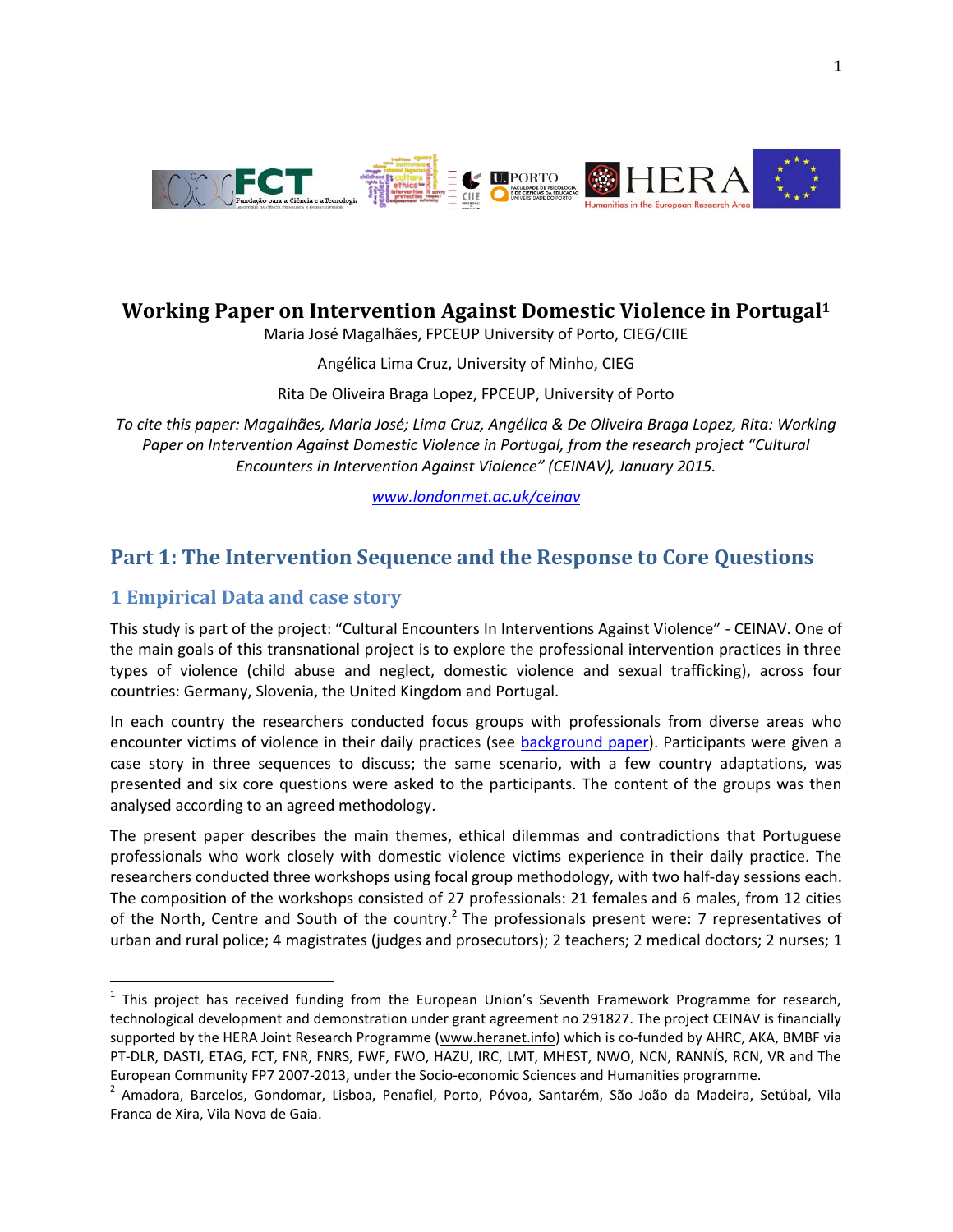representative of a municipality; 1 representative of the Gender Equality Commission; 4 representatives of Non-governmental organizations (NGO), shelters and Women's Centre; and 3 representatives of "Private Institutions for Social Solidarity" (IPSS), specifically, shelters and victims centres (see frame 2.1.5 for more information). In the following sections we will describe: the scenario presented in the workshops; the intervention sequence proposed by the participants; the participants' answers to the core questions; the key frames that emerged; and the ethical issues and dilemmas that were expressed by the professionals. Finally, we finish the paper with a summary of the main conclusions taken from the workshops.

## 1 st **PHASE OF THE STORY**

*Paula, (32, two children) moved three years ago with her husband to a medium-sized town, some 200 km distant from the area where her family lives. There have been loud quarrels in their marriage, increasingly so last year when Paula was pregnant with her 2nd child. The neighbors in the flat above them called the police twice because of this; the police came, but they found no sufficient reason to intervene. Another neighbor has noticed several times that she has bruises, but does not know her well enough to speak to her about it. The older child, who began school last fall, has not yet made any friends and shows an unusual degree of aggressive behavior. Paula has repeatedly asked her family doctor to prescribe her sleeping pills and complains of chronic headaches.* 

## **2 nd PHASE OF THE STORY**

*Six months later, the situation has escalated and Paula is now seeking help. She doesn't have family or friends in that city, and is too much ashamed to talk about this problem with work colleagues. Several of the professionals who have some kind of contact with Paula have begun to worry about the possibility of a domestic violence situation.* 

*Her husband brings her to the hospital with bruises and a dislocated finger, he tells the nurse that she fell downstairs and she nods in agreement. But while she is alone and being examined, she admits that her husband caused the injuries. The hospital gives her a card with a hotline number she can call for advice and help. She calls the hotline without telling them her real name or her address and asks what she can do; she tells them that she is very afraid of her husband but doesn't want to leave him because of the children. They tell her that she has the right to live without violence and advise her to contact the police, but they also tell her about a specialized NGO where she can get support.*

## **3 rd PHASE OF THE STORY**

*The violence has continued, and Paula is now taking further steps to end violence and possibly thinking about divorce. She makes contact with a specialized NGO support worker and confides that she is frightened of what her husband might do to her if she makes a formal complaint. She tells them he once threatened her he would kill her if she ever left him.*

*The support worker explains that there is the obligation to report and assures Paula that an urgent restraining order can be requested to ensure her safety. With the support of the NGO, Paula reports the situation and applies successfully for such an order. A restraining order with the electronic device is issued and her husband is obliged to leave and to stay away from the residence, and also prohibited from making contact with Paula.*

*Later on, the police discovers that the restraining order has been breached by the husband. Paula returns to the NGO saying that her husband has threatened her and their children to death with weapons. Later on she denies having disclosed these threats to the NGO stating that everything is all right now. The NGO professionals decide to inform the police about the weapon threats and the risk to the children as well.*

In the following section, the paper presents the intervention sequence described by the professionals, and their responses to the core questions.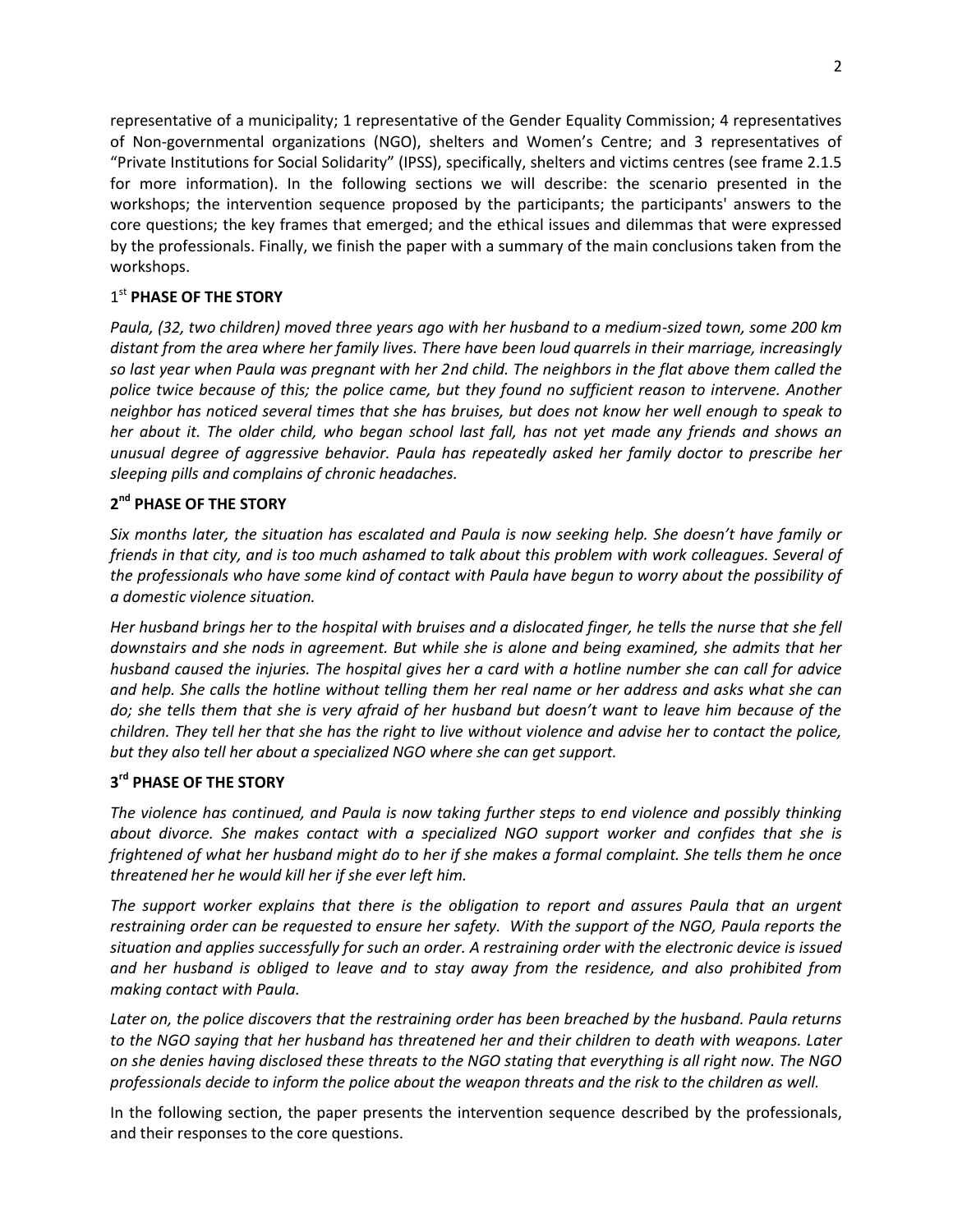## **2 Intervention pathways from the perspective of professionals**

Almost all of the participants emphasized the importance of both ensuring the woman's disclosure of the domestic violence and providing support so she follows through with the complaint and testifies in court. In this sense, the participants believed that all the agencies (health system, social work services, police/security forces and, women's centres) should help women make the decision of presenting and maintaining a complaint against the perpetrator, and to "speak out" in the court.

During the workshops, professionals had divergent perspectives about their own and others' roles, as well as disagreements about which institutions were the most appropriate to help in the situation presented and when. The largest discrepancy was about who should be in the "first line" of the intervention (see 4.1.2.). We identified two sequences that will be described as follows.

### **Sequence 1:**

On the one hand, the police officers and the magistrates (prosecutor or judges) emphasised a sequence of intervention without referring to women's support centres and shelters:

- The police go to women's home to make an inquiry on the veracity of the facts.
- From this inquiry, a report is made and sent to the prosecutor.

• The prosecutor validates the police action and asks for more inquiry if necessary. This professional also decides if the case should go to prosecution and if there are grounds for the application of measures for the offender and/or for the victim. In this perspective, police is expected to register "exactly what they see, without making any judgements". The participants in the workshops expressed the idea that "everything goes through the police/security forces".

 If there is sufficient evidence to make a conviction or acquittal, the case goes to the court.

### **Sequence 2:**

 $\ddot{\phantom{a}}$ 

On the other hand, the representatives of Women's Support Centres and Shelters mentioned that sometimes the women "escape to a shelter, *directly*", even without any resources (money, clothes, documents, etc.). Professionals explained that a woman doesn't need to file a complaint to be entitled to her rights of protection and safety and she can count with the support of the Women's Centres and Shelters. In Portugal, however, a woman cannot go to a shelter directly; she has to be referred to by state-certified agencies<sup>3</sup>. They can be accepted in shelters if referred by health professionals, social services, IPSS, NGOs, or Women's Centres. To the professionals, the word "directly" meant that the survivors do not need to make a complaint with the police and the criminal justice system.

### **(1) As a professional what might lead you to try and discover whether this might be a domestic violence situation? Or, on the other hand, what would keep you from getting involved?**

Some differences emerged between the workshops about how to conceptualize this situation. In one of the workshops the participants immediately understood this situation as domestic violence, pointing to the indicators presented in the storyline: the isolation of the woman, the police being called twice, the behaviour of the child in school, the visible bruises of Paula and her complains about chronic headaches. Therefore, the debate was around when and how to intervene  $-$  but all agreed on the need for an

 $3$  The certification is currently conferred by CIG  $-$  Commission for Citizenship and Gender Equality. Some of the agencies run women's support centres or victim centre *and* shelters.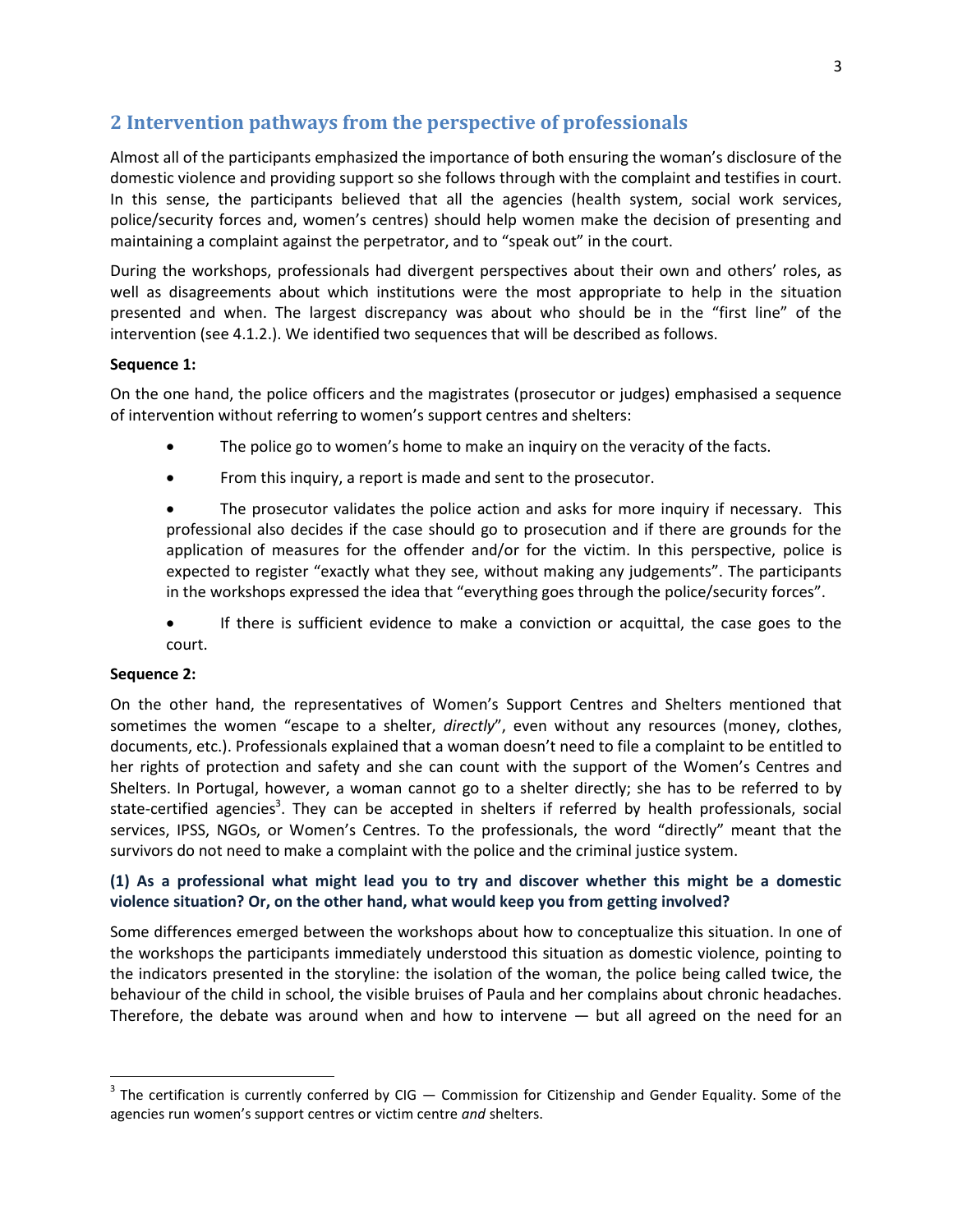intervention, although the word "intervention" had different meanings for professionals (see 3.2, frame 7).

In the other workshop, the general tone was the doubt/uncertainty regarding the situation presented and the need to ask Paula what had happened, because, in their opinion, more information was needed to decide what to do. They considered that it was necessary to consolidate the information from all the different sources referred in the storyline — school, physician, neighbours, and police. Then, as soon as the professionals confirmed that this is indeed a DV situation, they would immediately intervene, especially due to the two children involved.

### **(2) How might it come about that your institution or profession is the place to which Paula turns? Or how else might it happen that someone in your position would be involved?**

Concerning these questions, the participants' perspectives also diverged which enriched the debate and allowed us to expand our analysis. The groups were divided between what we can call the "criminal justice professionals" (police and magistrates) and the "social sector" (NGO representatives, IPSS representatives, physicians, nurses, municipality representative, psychologists, teachers). This division was more evident in one workshop than in the others.

For some participants, the police officers are the crucial professionals to whom the victims usually turn, some of them arguing that the police is the "first line" of the intervention. However, others disagreed about the role of the police, saying that the police intervention comes after everything else has failed, that is, the "ultimate line"/"last resort" (see dilemma 5.1.2.). Some participants referred to the key role that the education and health systems have in flagging and initiating an intervention in cases of domestic violence. In particular, representatives of the Women's Centres (NGO) advocated that the "port of entry" of the survivors should be the health system, instead of the police. While some physicians agreed that the health centres can be a "port of entry", other health professionals stated that, in reality, it is unlikely that the health system can act as the "first entry" for a victim because the bureaucracy of the health system and its focus on rapid treatment interventions doesn't allow time for the physicians to ask about domestic violence.

On the other hand, one physician shared with the group that she started to ask about domestic violence in routine medical appointments, along with asking about the family health history. She found many DV cases this way that she would not otherwise have found had she not simply asked about it (see also 3.2, frame 1).

Some teachers mentioned that the educational system also has a very important role due to its proximity to children and families. In particular, some teachers talked about the important role of schools in "breaking the women's isolation."

The participants seemed to be in agreement in regards to the idea that shelters *should be* the "ultimate line", that is when a life is in danger. The professionals also assumed that when the victims/survivors arrive at the shelter they have already made the decision of breaking up the violent relationship.

Reporting was also considered an example of involvement. Many professionals agreed that everyone should report, not just professionals but any citizen (see 3.2, frames 1 and 2). However, others alerted that one should be careful about reporting and take into consideration the woman's will as well as her safety and the protection of her children (see dilemma 5.1.1.).

### **(3) Would you consider asking Paula directly about DV? What reasons might there be not to do so? How important do you think this is?**

Questioning Paula was an obvious procedure and it was discussed after previous core questions before this one was asked (see also 2.2, frame 1). The professionals defended their expectation that everybody could and should ask Paula about what happened. Asking people about their own private lives was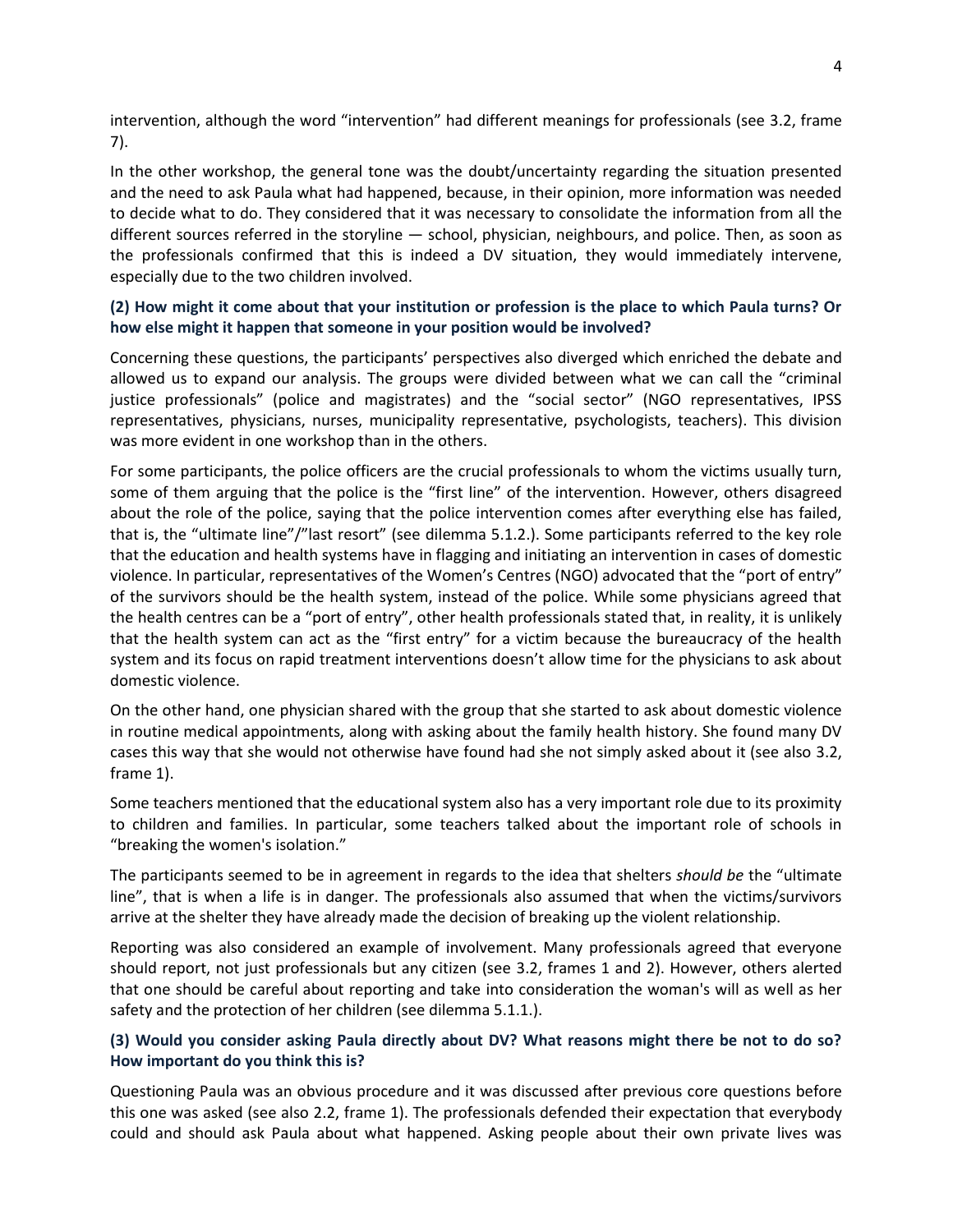framed in Portuguese culture. According to the participants, even neighbours who do not know Paula closely should ask her about the bruises they observed or the loud quarrels they heard. However, the professionals did not consider that simply asking Paula about what has been going on does not necessarily mean that she will disclose the violence she may have been a victim of and may even raise some defensiveness, especially if the inquirer is not a professional.

### **(4) When might you pass on information to relevant authorities or institutions without the consent of the victim? Or, on the other hand, what might keep you from doing it?**

Sharing information among agencies is taken for granted regardless of the woman's consent, which was not considered. Practitioners think that sharing information is a very important procedure to ensure the efficacy of the intervention through multidisciplinary lens and perspectives. While this was a widely held belief among the professionals, they also added that this procedure does not happen very often. The participants referred to the workshops as a way to get the diverse professionals together to debate domestic violence issues and dilemmas and therefore improve their own action. In one of the workshops, the participants focussed the discussion on the existence of weapons. In this case, the need for sharing information was even more obvious. However, the first teacher introduced the idea that agencies should also take into account the right to privacy of the victims when they share information (see dilemma 5.2.1).

### **(5) When could it be right/appropriate to initiate measures of protection from further violence, even against Paula's wishes? What concerns might prevent you from doing this or cause you to hesitate?**

The issue of guns led professionals to consider the protection orders with the argument of protecting the children [of the storyline].

It was also discussed that restraining orders with or without electronic devices vary according to the country's region and local courts. Professionals of the NGO's shelters and NGO's women's centres shared worries about the lack of supervision of the restraining orders, and what happens if an offender breaches a restraining order or breaks the electronic device. Framed in Portuguese legal philosophy, prison is the "last resort". Several cases of breaches of protection measures were debated between some professionals who questioned the impunity of convicted offenders when they do not comply with court decisions.

Some professionals were also concerned about the few successful convictions, due to what they called "the problem of the proof" (see section 3.2, frame 5).

### **(6) What difference might or should it make if the family belongs to a cultural or ethnic minority? Would your strategies of intervention differ in any way from what you have described in the first part?**

In general, intervention with women from cultural minorities was described as following the same procedures as with other victims. Roma communities were the minority most commonly referred to. Professionals also shared their concern with the lack of social responses for Roma women (see also dilemma 5.1.4). Besides Roma communities, participants also mentioned other minorities<sup>4</sup>: African women, Brazilian women, Eastern European women, other immigrant women, women with disabilities, the elderly (either elderly women, or elderly people in general), and children of the women in shelters.

In general, professionals balanced between the perspective that the intervention should be the same and the view that "every case is a case", in other words, every case is unique. The uniqueness of every case was not only mentioned regarding minorities but in general as well.

 $\ddot{\phantom{a}}$ 

<sup>&</sup>lt;sup>4</sup> The concept of "minority" is not frequently used in Portugal, in this context, and people have different meanings for it, differing from the one used in sociological literature (see social-cultural country context paper, CEINAV 2014).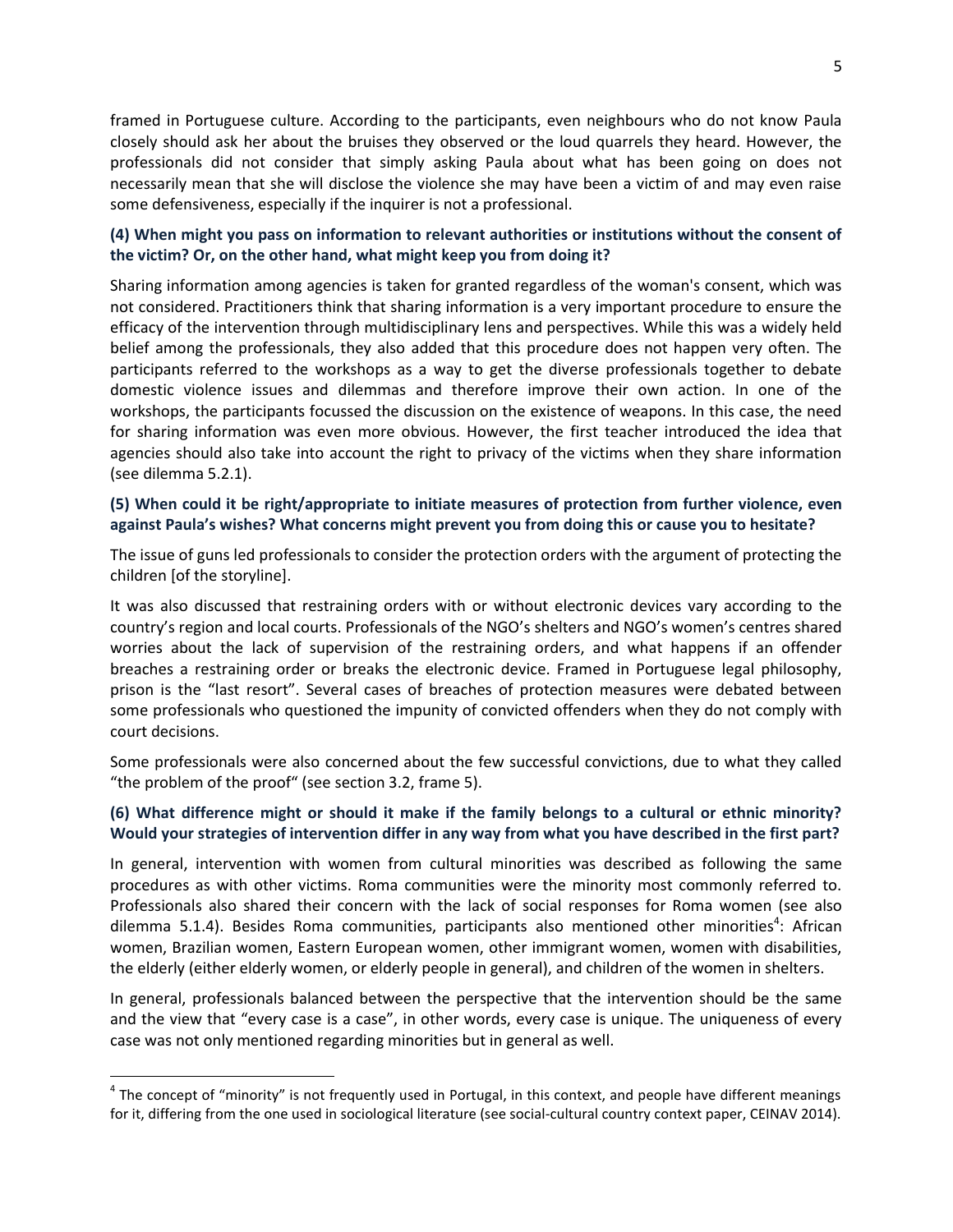Concerning intervention with Roma women, some professionals mentioned rather creative ways to connect with the victims and respect their culture while at the same time assuring their protection and safety. We identified three slightly different views about intervening with survivors from Roma Communities:

1. Acting exactly the same way as with the other victims using the argument that the Portuguese law is the same for everybody;

2. "Adapting" to the "culture". Five strategies were mentioned: going to the camp of the "Gypsy" disguised as social workers to have permission to go inside the camp; talking with the patriarch or the matriarch and leave the resolution of the DV to the chef of the clan; contacting a Roma women association, for instance the AMUCIP<sup>5</sup>; contacting a "Gypsy" association; and involving the woman's family;

3. Reflecting upon how the different types of intervention are appropriate for the safety of the Roma women. No specific course of action was presented.

This apparent contradiction between using the same procedures with everyone and considering every case as unique has been observed in previous studies (see also Magalhães et al. 2012b).

# **Part 2: Framing of the Problem and the Intervention**

## **Introduction**

In Portugal, domestic violence is a criminal offense that includes violence not only against women, but also against men, children, the elderly and other vulnerable people, in intimate and/or family relations (see also Magalhães and Forte, socio-cultural context paper, CEINAV, 2014). Forms of violence against women outside the family setting are excluded from the definition, except violence in dating, because it is conceptualized an intimate relationship. Despite its limitations, this definition has the merit of including diverse types of intimate/family violence.

In spite of its inclusiveness, the concept of "domestic violence" has left out other forms of violence against women, for example, rape and sexual harassment at work, among others. It also provided a contested and fragile discursive space for violence against women inside "domestic violence": in public discourses, it is always argued that "domestic violence" *does not mean* "violence against women". While it is true, the public discursive structures involve concomitant an implicit devaluation of the victimization of women.

Several authors (e.g., Tavares 2010) attribute this to fragile and fragmented feminist and women's movements in the country. The social policies against domestic violence began in 1999<sup>6</sup>, mostly under the pressure from EU and international political agenda. The first shelter was established in 2001, in Lisbon, and began to accept survivors in 2002.

As many authors have highlighted (see for instance Stoer, 1986), a characteristic of the Portuguese legal system is the transitory nature of the laws not only in regards to domestic violence but in all areas of social life. These authors note that since the first republic (1910s), the lawmakers have been very prolific

 $\overline{a}$ 

<sup>5</sup> AMUCIP - Association of "Gypsy" Women of Seixal – the women call themselves *ciganas*, as it can be noticed in the acronym.

<sup>6</sup> RCM 55/99, June 15.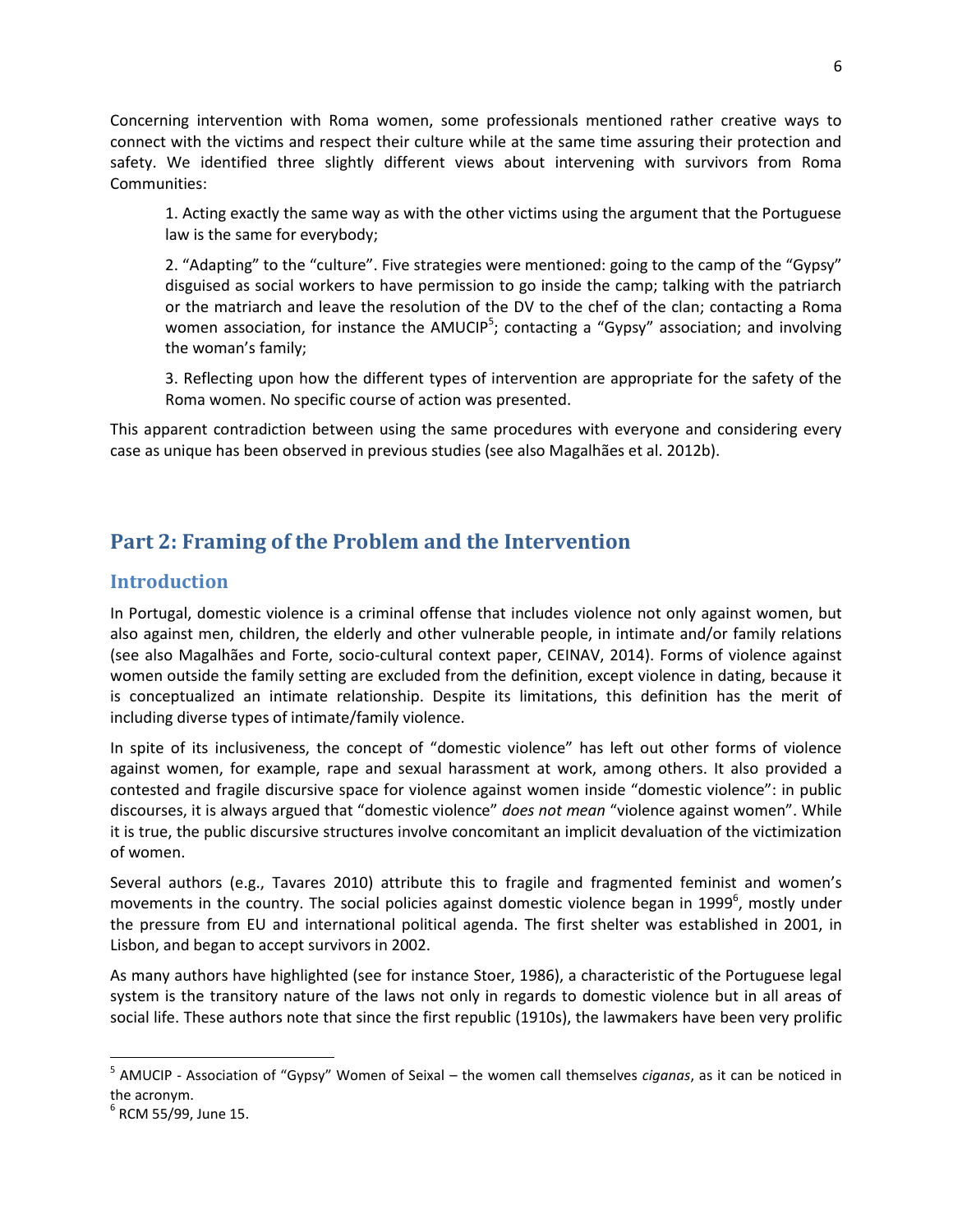in developing new laws. However, many of these laws never come to fruition due to the frequent changes in political governments. Since the practitioners in the field are aware of the transitory nature of the laws, they are reluctant to adapt to the new policies as they expect them to change in the near future (3 to 4 years). This characteristic of the Portuguese legal system may help us understand why, in regards to domestic violence, many contradictory laws have been proposed in the last 30 years. These reflect the frequent changes in political governments and their underlying perspectives on victims and violence.

The crucial legal frames of legislation will be presented in the following sections: public crime, establishment of the status of the victim in the recent Law 112/2009 of September 16, the issue of the flagrant *delictum*, the need of direct testimony, and the network of institutional support for domestic violence victims (as already mentioned, not only for women).

## **3.1 Key frames in legal and institutional documents**

## **(1) Public-crime**

After several legal changes, domestic violence is, since 2000, a public crime. A crime is considered "public" when the prosecution doesn't need the victim's complaint or consent to move forward with the legal proceedings. Quoting our legal paper wrote by Clara Sottomayor:

"It was only in 1982 that a new Penal Code included a crime of marital abuse (only physical) "gross violation of a woman's integrity" as public crime, which means there is no need of the victim's complaint. Although the law and case-law specified requisites like the need for cruelty and malevolence/bad faith to be considered crime. However, in the 1995 Amendment of the Penal Code, this crime turned back to a private one, that is, depending on the complaint of the victim. In 1998, turned to be a «semi-public» crime, meaning the prosecutor could evaluate the situation and go forward with the accusation, independently of the victim's decision. It was only in 2000 that domestic violence became again as public crime." (Sottomayor, CEINAV Legal Country Context paper, 2014, p. 6)

Domestic violence is a public crime among other crimes that have this characteristic: homicide, infanticide, child maltreatment, kidnapping, among others.

## **(2) The status of the victim**

The Portuguese legislation for victims of domestic violence establishes the "Status of the Victim", in the Art.  $14<sup>th</sup>$  of the Law 112/2009, which includes the victim's rights, and the grant of prompt and effective support. This is applied to all victims including illegal immigrants. As it is specified in the Legal context paper, this Status establishes:

"- Information right about the criminal process and about services and organizations to obtain social support.

- Protection right, if the authorities evaluate a risk for the life of the victim.

- The procedural rights of victims: the right to be heard by videoconference with distortion of the face; the right of not meeting the offender when providing statements. In contradictory terms, this law previews a «Restoring encounter» between the offender and the victim (art.  $39^{\text{th}}$ ) to promote the «social peace». This is an indicator of the social belief that society can reconcile victims and offenders and that this is the basis for the social peace, with the implicit acceptance of the victims' silence.

- Specific support rights: housing, mobility in the workplace, legal aid, children's facilities, psychological support and free access to the public health system.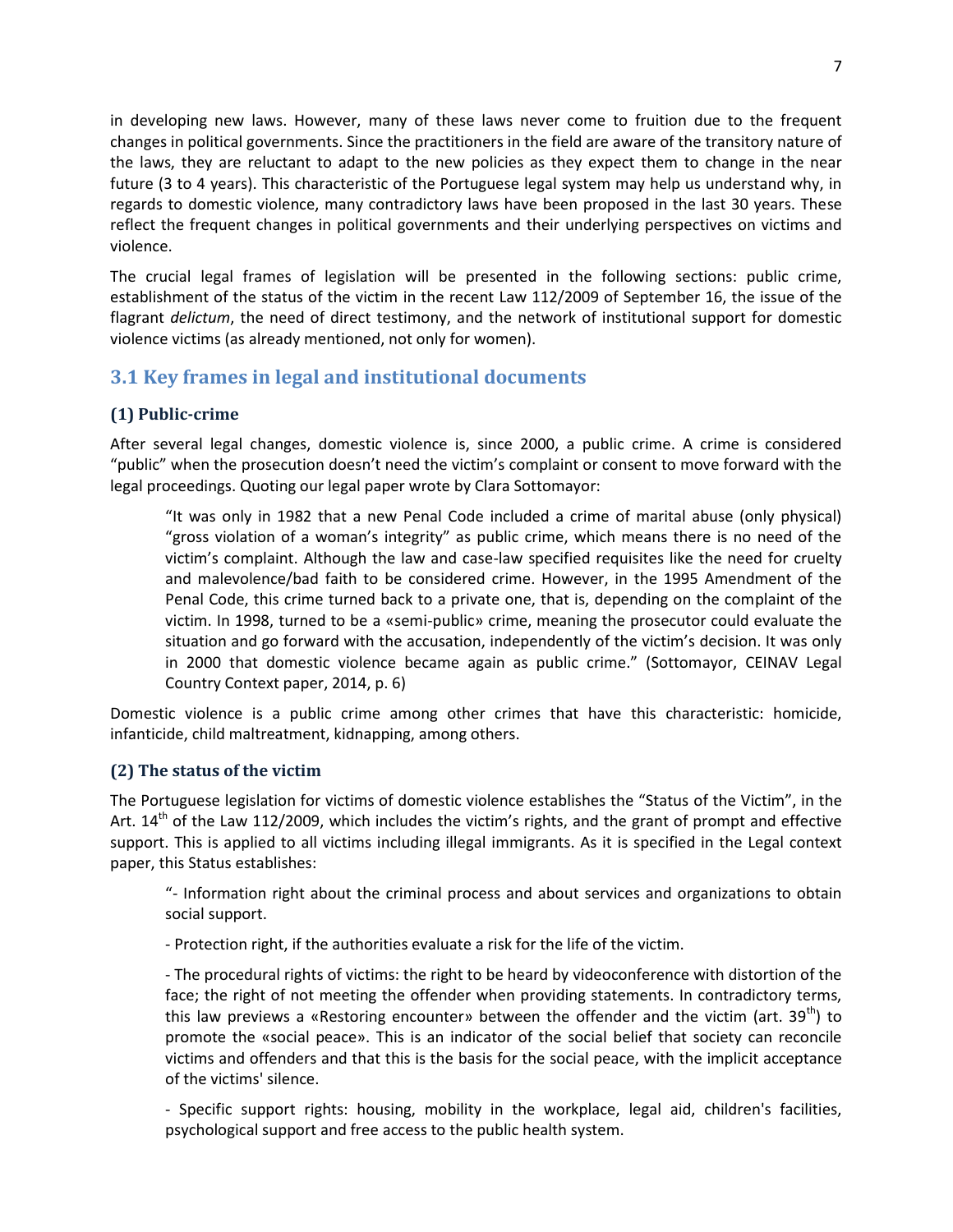- Compensation for damages and restitution of goods." (*idem*)

#### **(3) Flagrant delictum**

*Flagrant delictum* has been another aspect of the Portuguese legal system that has suffered many changes in recent years. The most recent Law (n. 112/2009) does not require the police to catch an aggressor attacking the victim to open a legal file in cases of domestic violence. However, this is still an area of confusion for professionals. Therefore, an amendment to the Penal code was introduced in 2011 considering that the dubiety of this issue is a major problem for the victims because most of the domestic violence offences are committed out of the public eye. Thus, the issue of the *flagrant delictum* is a strong obstacle for the victims' protection. As Clara Sottomayor refers in the Legal Country Paper:

"Another problem of Portuguese legislation on domestic and gender violence concerns the definition of the need (or no need) for *flagrant delictum*, meaning that the police officers have had fluctuation in their mandate to act. In spite of domestic violence as a public crime since 2000, in the changes of the Penal Code of 2007 the legislator introduced a need for *flagrant delictum* evidence, for all types of crimes, with no exception for domestic violence. As it is well known, this requirement meant a major difficulty for the police officers to act on site. Fortunately, this changed in the Law n. 112/2009, of  $16<sup>th</sup>$  of September, when was also established the "status of the victim" (Art.  $14<sup>th</sup>$ , updated by the Enactment/Regulation of the Law n. 7108/2011, 11 May). With this instability, it is not surprising that professionals have difficulties to define a coherent orientation in their intervention." (Sottomayor, Legal country paper, p. 10)

#### **(4) Direct testimony**

 $\ddot{\phantom{a}}$ 

In the Portuguese judicial system, "direct testimony" is a crucial part of the evidence in any legal proceeding (not just in domestic violence). Also, for women to have the status of victim, mentioned above, "it is essential to denounce the crime to the authorities" (in Sottomayor, Legal country paper, p. 8). Although the requirement that women speak out in court was a dominant frame, one magistrate advocated the possibility of using "indirect testimony" in cases of domestic violence. Despite being allowed by the Law, the "indirect testimony" is rarely applied.

#### **(5) Institutional support network to domestic violence victims**

Currently, there is a network of shelters and women's centres throughout Portugal, which the State financially supports through the so called "cooperation agreements". There are 35 shelters<sup>7</sup> (Portugal has 10 million of inhabitants) and 72 women's centres, run by diverse institutions, ranging from governmental agencies (CIG – Citizenship and Gender Equality Mechanism), social solidarity institutions – IPSS - (78%) and Non-Government Organizations (4.8%) (Magalhães et al. 2012a).

The above mentioned institutions — NGO and IPSS are of two different kinds of entities. IPSS means "Private Institutions for Social Solidarity", and they represent the so-called "third sector". They have a mixed status  $-$  private and public  $-$ , that is, they have a statutory obligation to fulfil the social policies determined by the State in exchange for funding and some benefits. In these benefits is included the exemption of paying some taxes or paying reduced Social Security taxes and the VAT. The great majority of these institutions belongs to the Catholic Church and are based in charitable principles.

Distinctively, NGOs receive funding from the State for a certain facility — in DV it can cover a shelter or a women's centre — and have the obligation to use those funds for that purpose. They may be audited to

 $^7$  According to Portuguese regulations, "shelter" is a residential unit for six months and the law defines the rules of its uses. One of the rules is that the shelter should have a multidisciplinary technical team.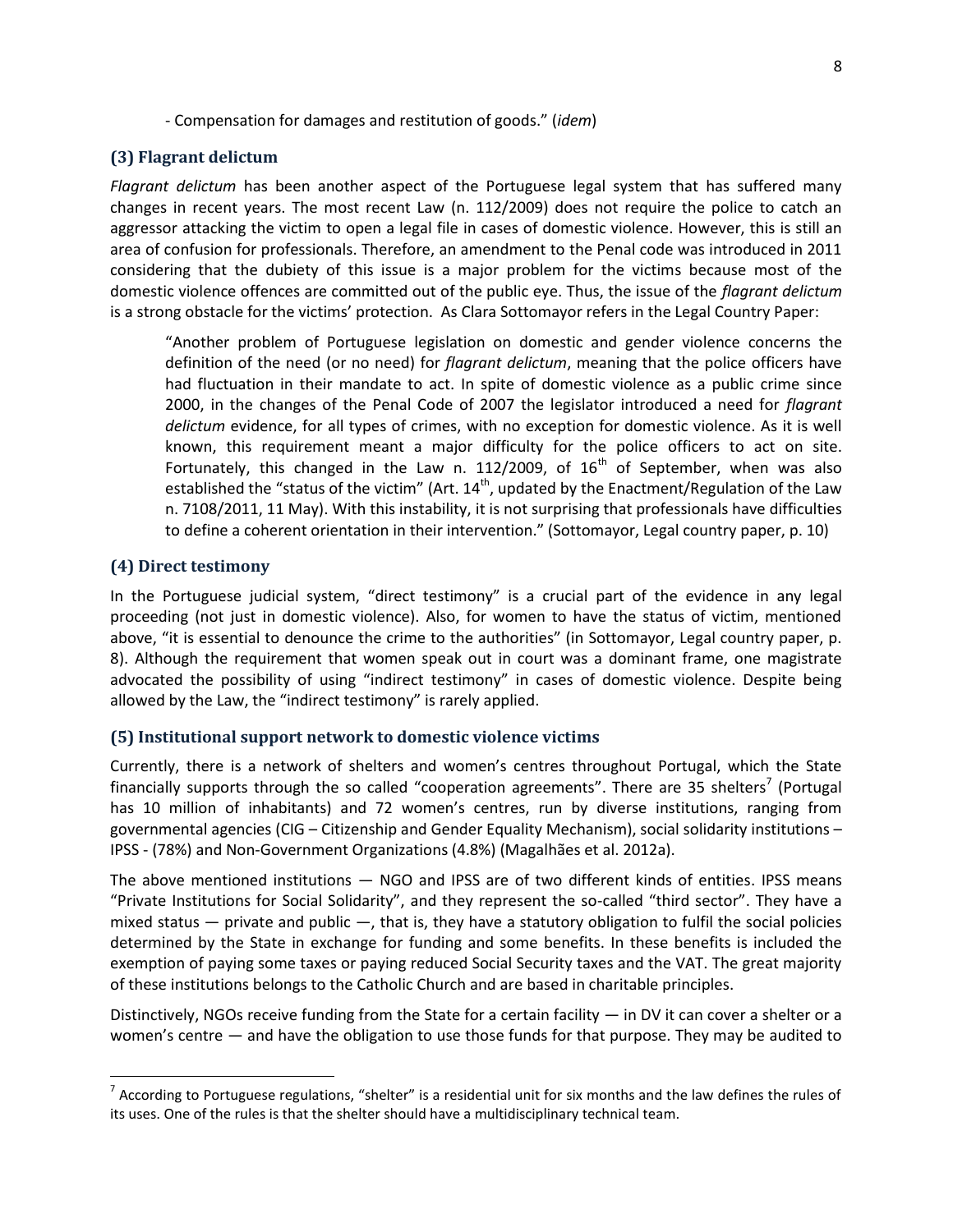corroborate the appropriate use of the funds. The NGOs are not exempted to pay all the taxes, but they are free to contest or challenge governmental decisions. Usually they are women's associations or local development associations.

Along with these distinctions, NGOs run "women's support centres, and IPSS run "victims' support centres", serving all kinds of victims of crime, not only domestic violence victims.

As previously mentioned, currently IPSSs and NGOs have to be certified by CIG – Citizenship and Gender Equality Mechanism.

In regard to law enforcement, the participants in the Domestic violence workshops in Portugal belonged to either the rural (GNR) or the urban (PSP) police. Police agencies, either urban or rural, have special offices to serve victims of domestic violence. The special offices of the rural police (GNR) are called NIAVE<sup>8</sup> and are distributed across national territory, in a total of 22 offices, with 120 teams to support victims of diverse forms of violence. The urban police (PSP) also has special offices to receive these victims, called EPAVs<sup>9</sup>. The EPAVs of the PSP are distributed across the national territory, in a total of 22 offices with a total of 621 police officers $^{10}$ .

## **3.2 Key frames from the perspective of intervention professionals**

## **(1) Reaching out to the victims is the role of the "closest people" and civil society**

The tone in all the workshops was that the family and overall community should pay attention to the signs of domestic abuse. The following excerpt from a magistrate is an example:

**Magistrate**: *(…) in regards to domestic violence I think that, unless the person lives stuck on an island, it is impossible that a brother, a brother in law, a nephew, a cousin, the father or the mother (...) are not aware of the situation. And they close their eyes. And someone, when is a victim, cannot speak because it is painful, it's a whole project that failed, of life, of marriage, it's an entire life that is failing. And if the closest people cannot see that that person (…) is going through a hard time (…) [the victims] are not going to come forward because they feel unsafe and think that [the DV] is their fault. Therefore, in this aspect [as personal witnesses of DV] we all have a lot to evolve (...) [as professionals] I think we have all done our job. (…) But, reaching out to the victims is [the role] of the closest people, and the society has a great, great step to take, because we all do still have a lot of prejudice.*

A similar idea that every citizen is responsible for flagging suspected situations of domestic violence was also offered by an IPSS shelter representative:

*IPSS shelter: Violence is very easy to notice and I think that these neighbours [in the storyline] were the first to notice. (...) Here, (...) the neighbours and the family continue to not want to assume, not want to intervene. (...) As citizens, all of us, and family in particular, should notice the signs and the symptoms. And unfortunately, I think that we ignore or have prejudice, and all of this is exacerbated by fear.*

Moreover, in statements like the above, professionals affirmed that they are prepared to intervene with everybody and help victims with a "careful intervention", taking into consideration their vulnerable

 $\overline{a}$ 

<sup>&</sup>lt;sup>8</sup> In Portuguese: "Núcleo de Investigação e Apoio a Vítimas Especiais" – NIAVE.

 $^9$  The acronym means: "proximity units to support victims" – in Portuguese, "Equipas de Proximidade e de Apoio à Vítima.

<sup>&</sup>lt;sup>10</sup> For the PSP see [http://www.psp.pt/Pages/programasespeciais/violenciadomestica.aspx?menu=2,](http://www.psp.pt/Pages/programasespeciais/violenciadomestica.aspx?menu=2) retrieved December 12, 2014. For GNR, see<http://gnr.pt/default.asp?do=0z7zr/avn8r> retrieved December 12, 2014.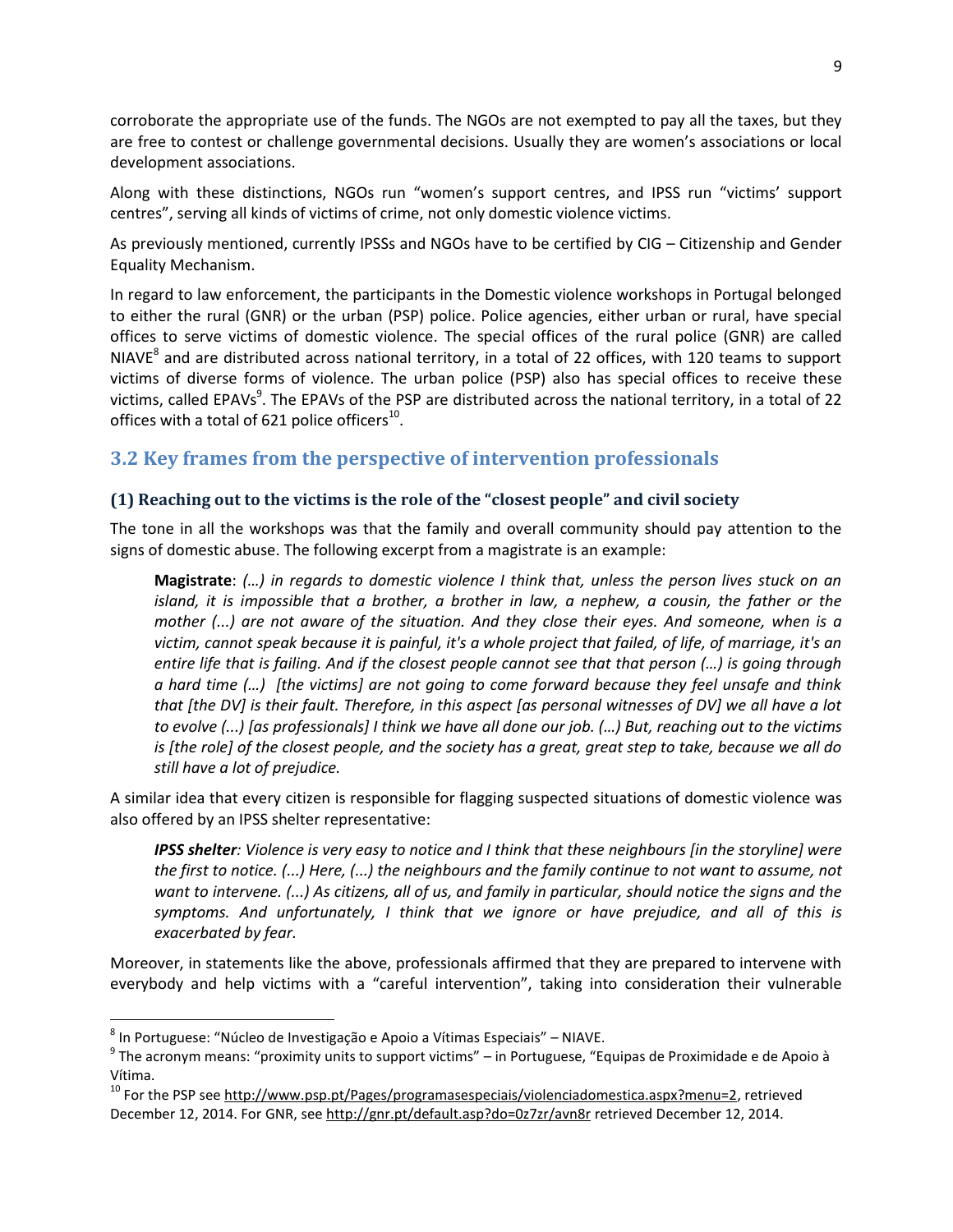situation, including the risks to their safety and well-being. To the participants the main vehicle for family, neighbours and the remaining community to find out more about the domestic violence situation, is to directly inquire and ask the victim about it. In Portuguese culture, asking Paula about her personal life is seen as a 'normal' and relevant attitude. Another instance of this idea can be observed in the following sentence:

*NGO Women's Centre: The neighbours, everybody... It is not needed to know someone well enough to talk with him or her. As a matter of fact, maybe even before reporting [the DV situation] to the authorities, unless it is, clearly, a life threatening situation,(...) it would be important to talk with her, despite not knowing her well enough.*

The important role of the community and the family is understood in the situation of victimization, where shame, self-blame and societal prejudices are obstacles women face to ask for help. This idea connects with Renate Klein's (2004) research in which she defines *informal third parties.*

## **(2) The issue of the "public" crime and the obligation to report**

For the majority of the professionals, to report is taken for granted, that is: domestic violence is a "public" crime as a result of the demands made by the women's movement and organizations supporting victims. This means that the burden to report was removed from the survivors and placed in the State or statutory agencies, as evidenced by the following statements:

**Police:** *… in Portugal, domestic violence is a public crime, therefore, when it is known, and a criminal police authority becomes aware of this type of crime, it has the obligation to notify.* 

**Police:** *Public crime [means that] everybody can report. In my opinion, when the police officers went to Paula's home, alerted by a neighbour, and didn't inquire the neighbours to support the police report, it was a failure* [*sotto voce*].

**Police**: *Everybody, here, is a citizen, therefore, we may always be neighbours [of a potential DV victim]. We, the professionals who are in the field, don't need to be the only ones to act in this area. That is, if we are the neighbours and we have called the police twice, I think this is a clear intervention. What really happened we don't know. If I am the neighbour [feminine] and I feel that she really has bruises, it is my duty as a citizen to report, because this is a public crime. If I hear noises and afterwards I see Paula with bruises, I will report this public crime to the police (…)*

In addition to the argument that DV is a public crime, one **nurse** offered another reason to report: the importance of "uncovering" domestic violence. She stated that aside from the duty we all have to report, DV has been a problem of silence, an invisible problem, and it has to be uncovered. This statement did not receive any feedback from the remaining participants.

Not all the participants endorsed this almost consensual idea that everyone should always report (see also dilemma 5.1.1.). The representative of an IPSS stated that people should be cautious about reporting:

**IPSS victims' centre**: *Here, before anything, we are professionals but we are also citizens; in Portugal, it is a public crime and so, as a public crime, anyone who becomes aware of a situation, has the obligation [to report] but it is not like that. This obligation to report often can put the victim at a higher-risk… Sometimes, people move forward without caution.*

Also one **magistrate** questioned this assumption that everybody should make a complaint whenever a person becomes aware of a domestic violence situation. She called the attention for the civil rights of the women and reminded the group that in some countries domestic violence does not imply mandatory reporting because of the autonomy of the woman.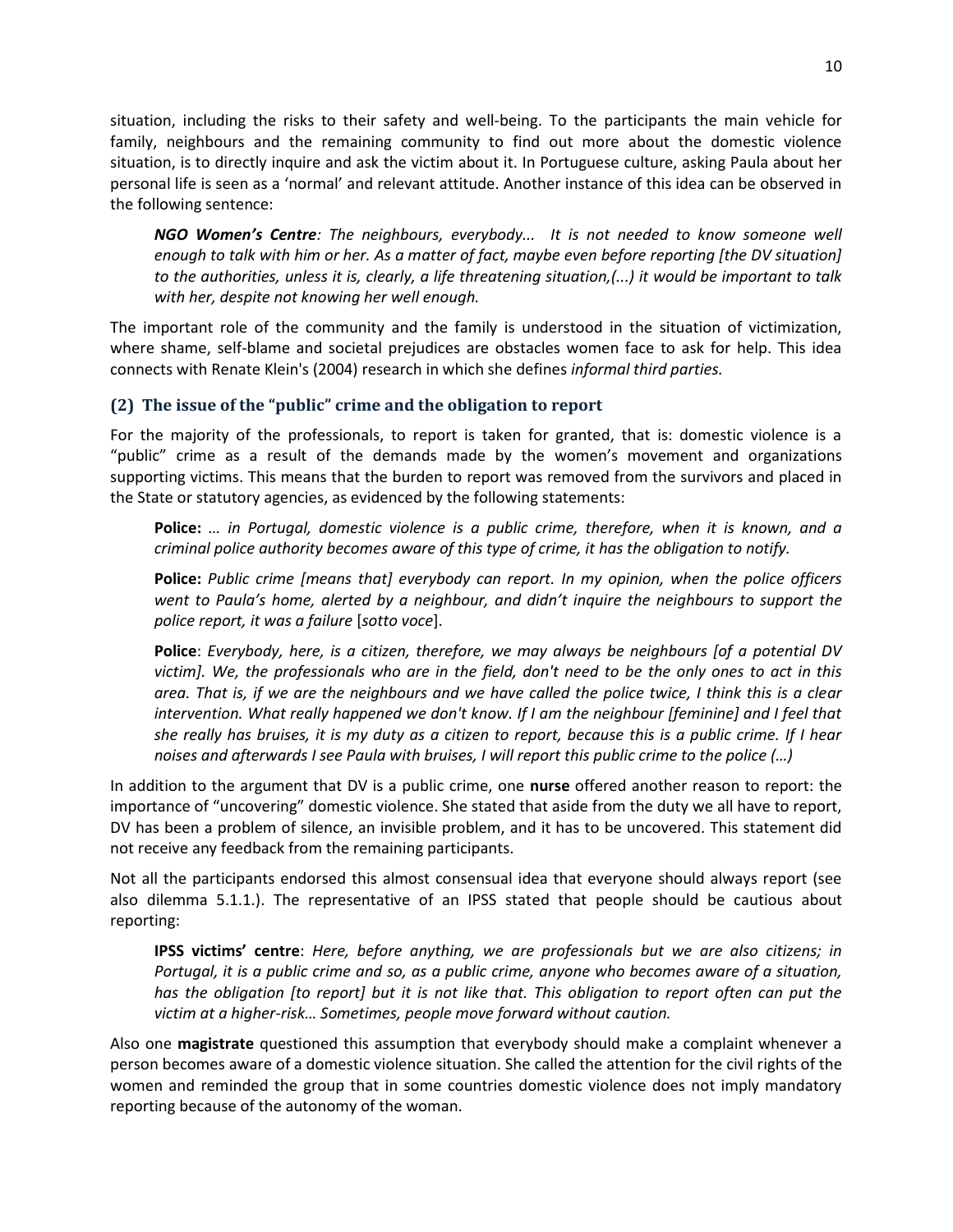The **NGO's representatives** raised a similar concern related to Paula's will: if it is not taken into account, this attitude will break the relation of trust with the professionals and the women will feel diminished by the institutions, in a similar way as they have been by the offender.

**Judges and prosecutors** raised another question: if she is not aware that she has a "problem", she might deny the situation in court, jeopardizing the entire juridical process.

Although many professionals agreed that everybody has the obligation to report, the term "reporting" had several different meanings and implied various degrees of intervention: from signaling, to flagging [*sinalizar*], making a referral [*referenciar*], communicating [*comunicar*], notifying [*notificar*], denouncing [*denunciar*], informing [*dar conhecimento*], registering.

## **(3) Fear, insecurity and the heritage of the fascist regime**

Fear as well as insecurity, either of the victims or the professionals, were mentioned in the debates, sometimes articulated with reference to the heritage of the fascist regime.

During the fascist regime, the education and literacy of the people were seen as dangerous by the politicians in power positions. They believed that education and literacy would lead to the development of interests and ambitions that could be contrary to the regime<sup>11</sup>: "Knowing how to read and write raises their ambition: they want to go to the cities (…) they want to go to Brazil (…) What do they read? (…) wrong notions of politics, bad books, flyers of subversive propaganda." (Virginia de Castro e Almeida cit. in Mónica, 1977). On the other hand, the elementary school could serve as a "the most diligent and disciplined police of State Security" (Joaquim Tomás cit. in Mónica, 1977) During the fascist regime, the mandatory school years were reduced first to four and later to three years and the curricula had "massive doses of religion" that transmitted the values of obedience and fear (Monica, 1977). Hence, the culture of fear and lack of trust in the police (connected with the brutal treatment of those against the regime) are heritages of the fascist regime.

A **police officer** shared that she has to constantly combat the "fear" of the courts and judicial system in Portugal and tell people that the "court doesn't bite". Other **police officers** referred also to the heritage of the fascist regime and highlighted that this heritage has been an obstacle for citizens to report domestic violence crime because they do not trust the police. In addition to the fear related to the previous/old political regime, there is also the fear of the repercussions of reporting, in particular a potential negative reaction from the perpetrator. One **teacher**, for example, shared with the group that her colleagues' fear to report because of possible negative reactions of the students' fathers.

The participants also mentioned the fear that the victims experience when support institutions, such as Child and Youth Protection Commissions, threaten the victims with the removal of their children if they don't agree to leave the relationship with the perpetrator. The **representative of a NGO shelter** brought to the debate the methodology of her organisation which focuses on raising the women's awareness about their children's situation and the negative consequences of violence, while allowing them to decide on their own what to do about their relationship with the perpetrator.

## **(4) Portraits of victims: the "ambivalent woman" and the "courageous woman"**

Language is a useful tool to represent reality but it also helps to crystallize images. Professionals seemed to have stable mental representations of the victims according to their own philosophies and beliefs about domestic violence. In Portuguese debates, women who experience(d) domestic violence tended to be portrayed in two ways: the "ambivalent woman" and the "courageous woman". The "courageous

 $\overline{a}$ 

 $11$  Some authors as Mónica 1977 refer this as "the obscurantist thesis".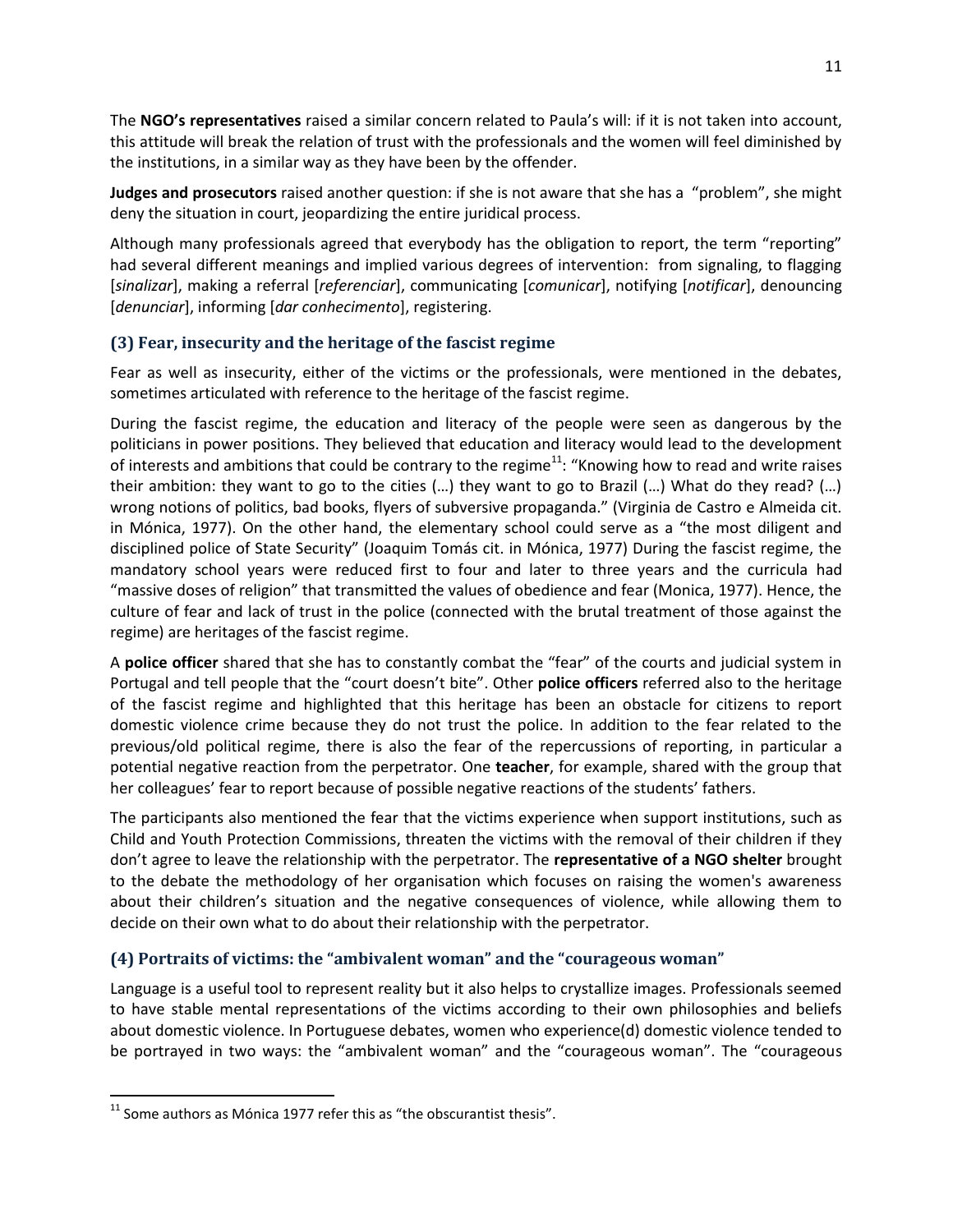woman" is associated with a person with dilemmas while an "ambivalent woman" is presented as someone unable to decide or deciding in opposite directions in different times.

Ambivalence was a frequent theme in the focus groups. Participants discussed many situations in which women decide to go back to the offender or deny what is happening in their homes.

Sometimes, this ambivalence was mentioned as one of the biggest obstacles to the professionals' intervention, interfering with what could otherwise be a linear course of action from the first appeal to the conviction of the perpetrator and a new life project for the victim.

**Magistrate**: *(…) it is important that all professionals become aware that victims' feelings are very ambivalent. They are very ambivalent: it's the husband, it's their children, there may be an economic vulnerability (…) And, therefore, this ambivalence is the reason why, throughout the judicial process, the victim, often times, swings in her testimony: she speaks up, she shuts down. And it is very common that a victim gets to the trial and shuts down.*

In an opposite direction, the professionals of NGOs had different discourses, for instance, the opinion of a technical director of a shelter:

**NGO shelter:** *(...) [when victims arrive at the shelter] they come at a stage in which they don't have that many dilemmas anymore (…) because when victims arrive at the shelter they have already made the decision of leaving the aggressive situation. There's a breaking point, right? There's the point at which they run away from home, with nothing, sometimes only with the clothes they are wearing, and taking this step, I think, is the bravest step of all and that's what [the victims] usually say.*

It is worth noting that this professional refers to the woman's dilemmas and not to her ambivalent feelings. Another NGO representative talked about respecting the women's will and seeing them as experts of their own risk:

**NGO women's centre**: *(…) any intervention plan has to be done according to the woman's will. Because, in the end, we realize that women are the experts of their own risk, of the risk they are living. One woman who is beaten for 20 years and lives 20 years in permanent violence and comes to us, she considers that she can live and survive to that situation even if she made a complaint. She doesn't want to leave immediately and if there is not a restraining order for the offender, if they<sup>12</sup> [the husbands] are still there in the family home, we have to be very cautious and do the risk assessment, and a safety plan (…) We wait that the victim does the complaint herself.*

Finally, some professionals (**magistrates, physicians** and NGO **representatives**) explained that another reason why some victims decide to stay silent about violence is that "the women don't want their husbands in prison, [treated] as criminals. Some because he is the father of their children, others because they fear retaliation after he leaves prison."

### **(5) The problem of the "proof"**

 $\overline{a}$ 

During the workshops the professionals used the expression "problem of the proof" to express four different ideas. First, this expression referred to the issue of who is responsible for collecting the evidence for a domestic violence claim. Second, the expression was used to refer to the lack of evidence that many of the claims have. Third, the problem of getting enough evidence in court was also raised because often times victims step back and don't speak out in court. When the victims don't testify, it is almost impossible for the court to determine if it was a DV situation, because "Portuguese jurisprudence

<sup>12</sup> In Portuguese, the pronoun "they" has two gendered forms: male — *eles*; and female — *elas.*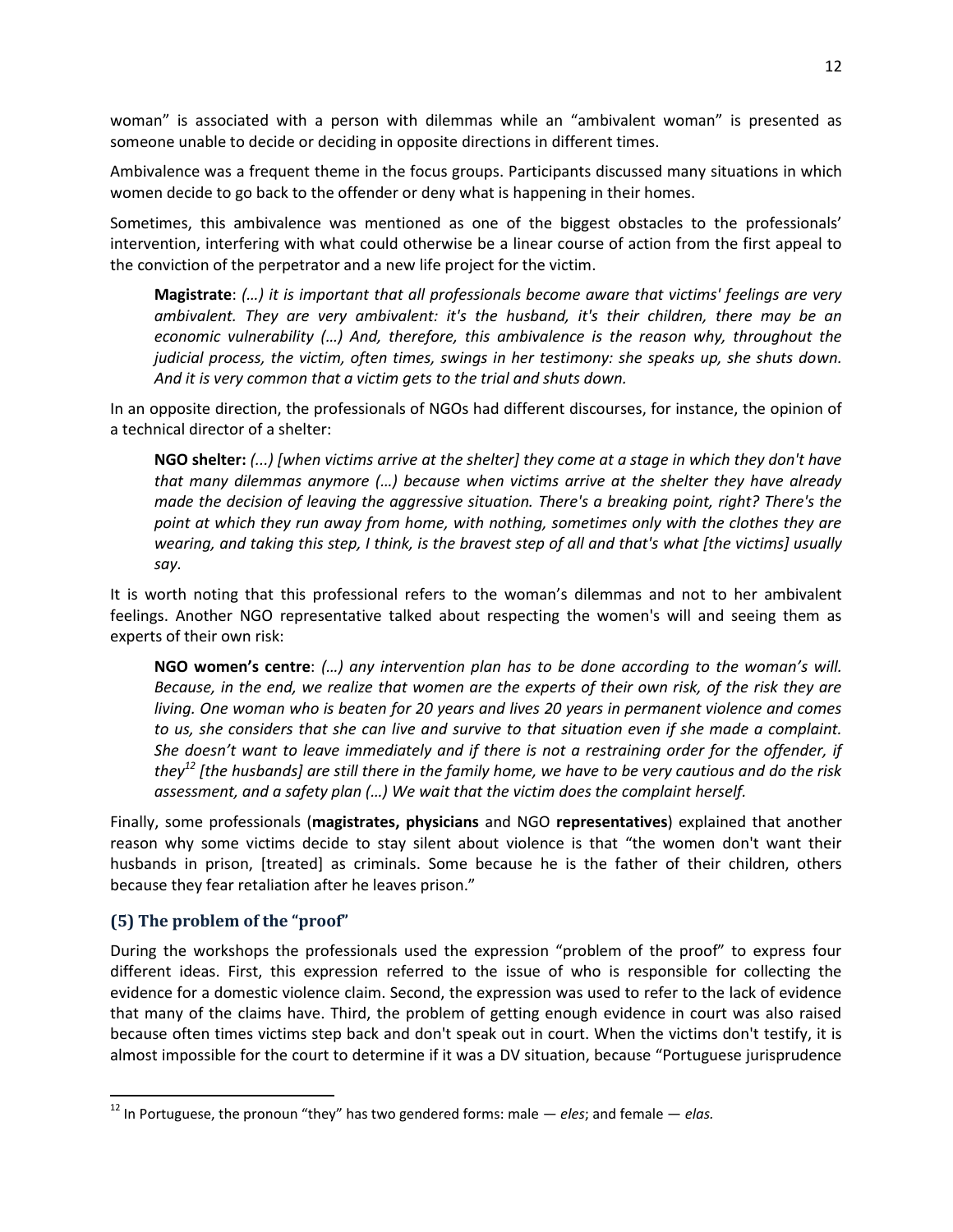relies on speech" (see also 3.1, frame 4). Finally, the professionals talked about the problems that emerge for the victims given that the burden of the proof is on them. This idea was mentioned by one of the magistrates:

**Magistrate**: *Then, [the way criminal justice perceives DV – still as family conflict] raises the problem of the proof, because this emerges much more focussed on the victim, than on the offender. Therefore, it is the victim who has to prove that it was a violence perpetrated against her, or the prosecution who has to prove that it happened violence against the victim. This is the opposite of what usually happens in other kind of crimes, where the proof is focussed on the offender, (...) who has to prove he didn't commit those facts. This is a kind of reversal of the burden [onus] of the proof, reversal that is an informal one, but that happens.*

Some professionals, mainly **judges**, referred to the manipulation of the system by the victims. This was contested by many professionals, who denied encountering those situations. These representatives used many theoretical reasons to argue against the representatives of the courts. They also quoted international documents (including the Istanbul Convention).

In addition to these problems, some of the participants mentioned that there is still a lot of prejudice in regards to how victims of domestic violence present in court (crying, looking very distressed, etc.). When victims are apparently less distressed in court, they run the risk that their situation will be seen as "family conflict". Thus, there is a lot of pressure put on victims to present in a certain way in court so that their situation is treated as a domestic violence situation. However, this is a double-edged sword to the victims because if they present the way it is implicitly expected, they are then stigmatized as being weak, unable to make their own decisions, needing to be rescued, or being manipulative.

## **(6) "Family harmony shall prevail" [in Court decisions]**

Some participants mentioned that the Law allows the victims to require the suspension of the criminal proceedings in order to preserve the family unit (This frame will be further expanded in section 5.). This idea is expressed in the citation below. Interestingly, the expression used was "family harmony":

**Judge:** *It is important to mention that because the lawmakers understood that, at times, the punitive intent of the State should not prevail, but rather the harmony in the family should prevail, precisely because the woman still likes the offender, because she has children, and in those cases that are less severe, there is the Provisional Suspension Measure<sup>13</sup> of criminal proceedings, that [allows] the victim to require its suspension. It can be up to 2 years, maximum.*

## **(7) When to act? What is the best moment to intervene?**

 $\ddot{\phantom{a}}$ 

The debates around the sequence of intervention revealed disparities in the underlying philosophies concerning this issue and the role of the different agencies. In this frame, we highlight five different approaches to intervention: i) acting immediately, even without previous assertion of DV, because of the children involved and especially in the presence of weapons (also as mentioned above, in section 2.); ii) pushing the woman to make the decision of leaving the violent relationship, either by raising her awareness or by threatening to remove the children; iii) always acting promptly, especially police and prosecution; iv) going smoothly, waiting for the right moment for the woman; and v) ensuring the protection of the victims before going to the court.

 $13$  According to Isabel Fernandes Branco (2013) the possibility of provisional suspension in the public crimes  $-$  in Portuguese: Instituto da Suspensão Provisória do Processo — was introduced in the Criminal Procedure Code in 1987, "which constitutes an exception to duty of the Public Prosecutor's Office to prosecute whenever there is enough evidence of a crime and that a certain person is responsible for it." (idem: 9)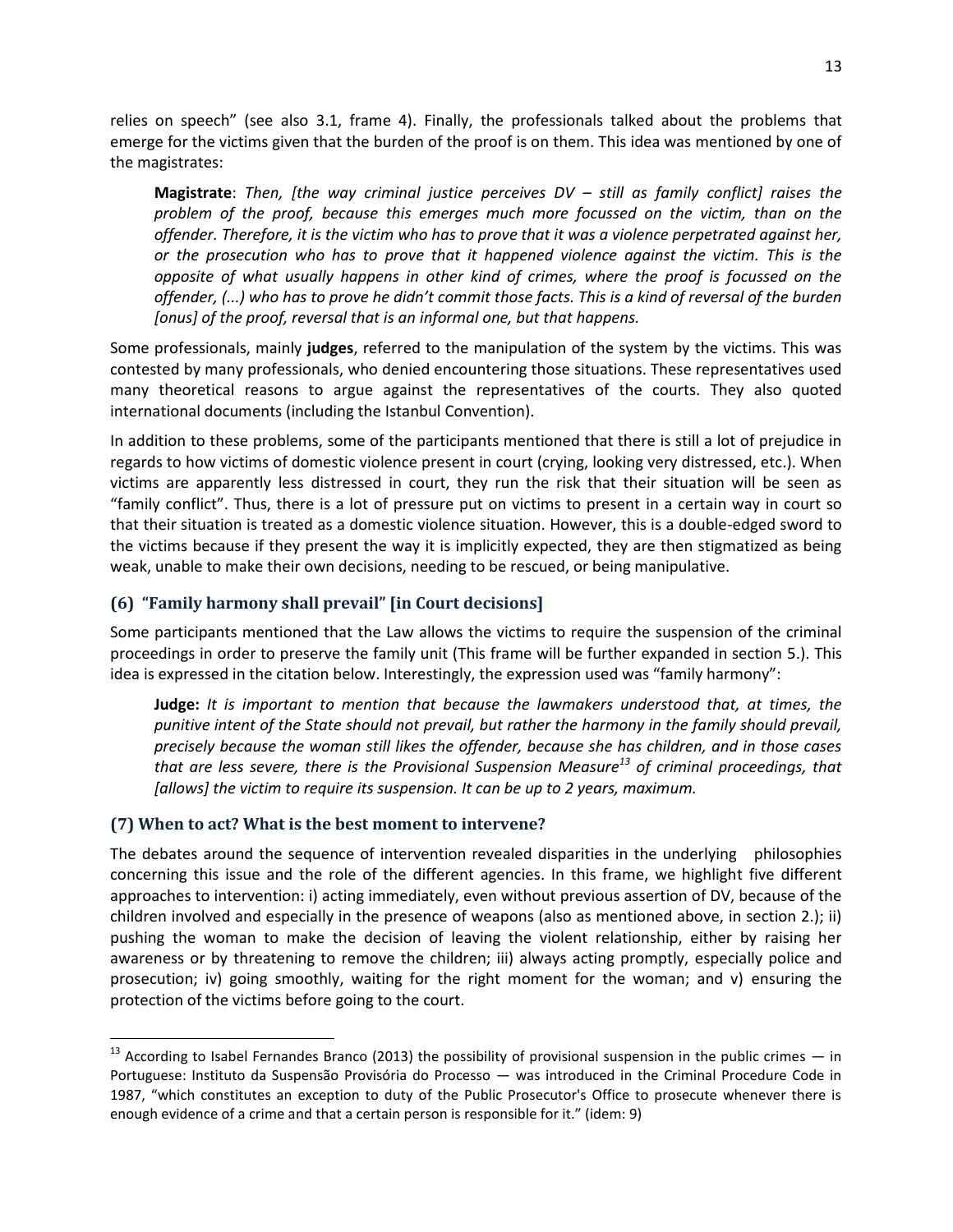#### *- The legitimacy of intervention was clearer when children were present*

Children were invoked many times to legitimise the intervention, even without Paula's consent. The issue of the guns at home evoked a consensus among professionals, and the argument was focussed on the safety of the children:

**IPSS victims' centre**: *I think I would try, first, to reach out to the children. Here, there are children at risk and, whether there are the parents who are duelling each other, whether there are a victim and a perpetrator, there are children at risk and we do cannot ignore it; therefore, we have to move forward.*

Cases with children were shared by professionals, especially by the **physicians**.

Some professionals shared situations in which victims of domestic violence are confronted with the possibility of a removal of the children if they do not comply and make a decision to leave the violent relationship. Nevertheless, a representative of an NGO articulates this with the need to work together with the women, to raise their awareness:

**NGO representative**: *We act very much in [giving] information, technical and practical knowledge, telling about other situations, about advantages and disadvantages, talking about their rights, and if there are children, essentially to raise awareness also to the children's situation. Because if she decides to stay, this could mean a penalty for the children, because they may be removed (…). But the woman has to agree. Because, if not, it doesn't work well.*

### *- Promptness*

At the time of the focus groups, there were news reports about women murdered by husbands and exhusbands, as well as a lawyer who was also murdered at her office, in a small town in the Centre of the country. These news highlighted the need for immediate action to prevent such femicides. Related to the storyline, some professionals argued that the police had failed to act to protect the victims:

**Police**: *For me, when the police officer goes to the house, called by the neighbour, and doesn't inquire with the neighbours to gather evidence to the police report, to sustain the police record, it was a failure.*

In this prompt intervention, police action was the most mentioned.

## *-* Avoiding the "rescuing instinct", giving the power to decide to the woman and - "going slowly, *smoothly" [de pantufinhas – with slippers]*

In a divergent direction of the idea of a prompt intervention, some professionals stated the need to wait for the right moment for woman to make her own decision and take action.

**NGO Shelter:** *The perception that she is a victim [está a ser vítima], giving her the power to decide*  what to do. Sometimes, when there is a risk to life, an imminent danger, they [victims] *acknowledged and have to go a long way, before we come to her with our, often times, "rescue instinct".*

Other **representatives of NGO** — Women's Centres or Shelters of the Women's NGO — defended this line of argument, adding that the need for the woman's consent is crucial, because is the only way to empower her. They advocated that the intervention should raise the women's awareness so that that the report is made by her or with her complete consent.

### *- "before being presented to the judge, victims' protection should be ensured"*

One of the concerns presented in the workshops was the definition of the professionals' territories of intervention, which at times implied seeing each other's' lines of action as entirely separate from one's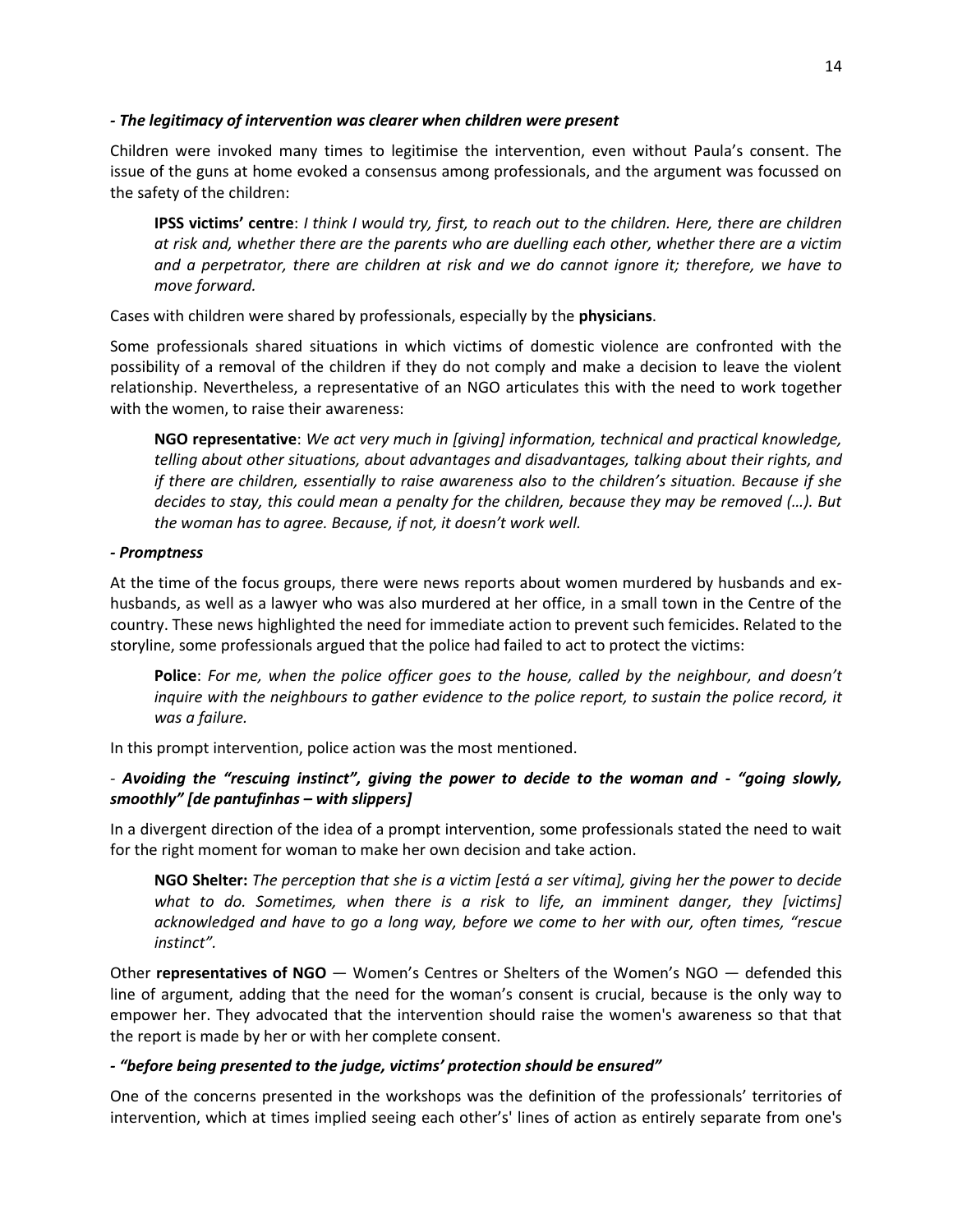own. In the following excerpt it can be observed how some professionals perceived their function as being out of the problem:

**Judge**: *I decide on a conviction according to the proof that is delivered to me. As I usually say, victims, when they come to me, they have to be protected, their protection has to be ensured, because it is not my role as a judge; I am in the final point of the "food chain", it is not my task to ensure the protection of anybody! That is the role of other parts of the system. When she arrives to me, her protection has to be ensured; if not how will she be at ease to testify? If she has to return to the same house where she is beaten, and to live with the offender, how can she testify? And this has to be a previous work. I understand that this work has to be done. But it has to be done before it comes to me.*

Concerning safety and protection of the victims, the **representatives of the NGO** brought to the debate the issue of the security of the professionals in this field; one of them added that her organization has "safety procedures", with "codes in phones", "codes in emails", "escaping plan". They also stated that their role (of the NGOs) is "to rub salt into the wound". One of the **nurses** stated that sometimes women are the ones who asked to be hospitalized to avoid going back home.

## **(8) Social class**

The issue of social class was not debated as such. However, some of the professionals had the assumption that Paula was from an underprivileged social class:

**IPSS shelter:** *– being beneficiary of Social Security, there is always someone keeping an eye on this situation…*

In fact, some professionals seemed to assume that the vast majority of the victims that resort to the shelters are from an underprivileged social class. The assumption is also that the main requirement to enter a shelter is the lack of economic resources. For example, one of the professionals from a shelter explained in great detail why an economically advantaged woman was admitted in the shelter even though "she did not have a need." It was later clear that despite being economically affluent, this woman and her child were under a great deal of danger, which is the number one requisite to be admitted to a shelter, as it is explained in legal documents.

Some professionals highlighted however, that the services they work at are traditionally tailored to socially disadvantaged people. Hence, naturally, their assumptions about the victims are that they will be disadvantaged.

Class was also mentioned to explain how victims from a high economic status are more entrapped by the system because their offenders have more power, have alliances with judges and other prominent people, who can interfere negatively in their lives (**IPSS shelter**).

Social class in Roma communities was also mentioned: for instance, a physician used the term "affluent Gypsy family" to refer to more privileged Roma families.

## **4 Framing culture and difference**

In terms of minorities, the participants' discussions concentrated mainly on Roma Communities. A few other minorities were named but the participants did not dwell on them. As previously mentioned, in Portugal, the minorities are not accounted for in the various *census* and thus tend to remain invisible in society. The word "minority" is also a source of confusion. If we list a number of studies on minorities, we can observe that, in this context, "minorities" equates to "immigrants", i.e. the word "minority" is seen as a word indicating foreign status. In an effort to overcome this, some concepts have been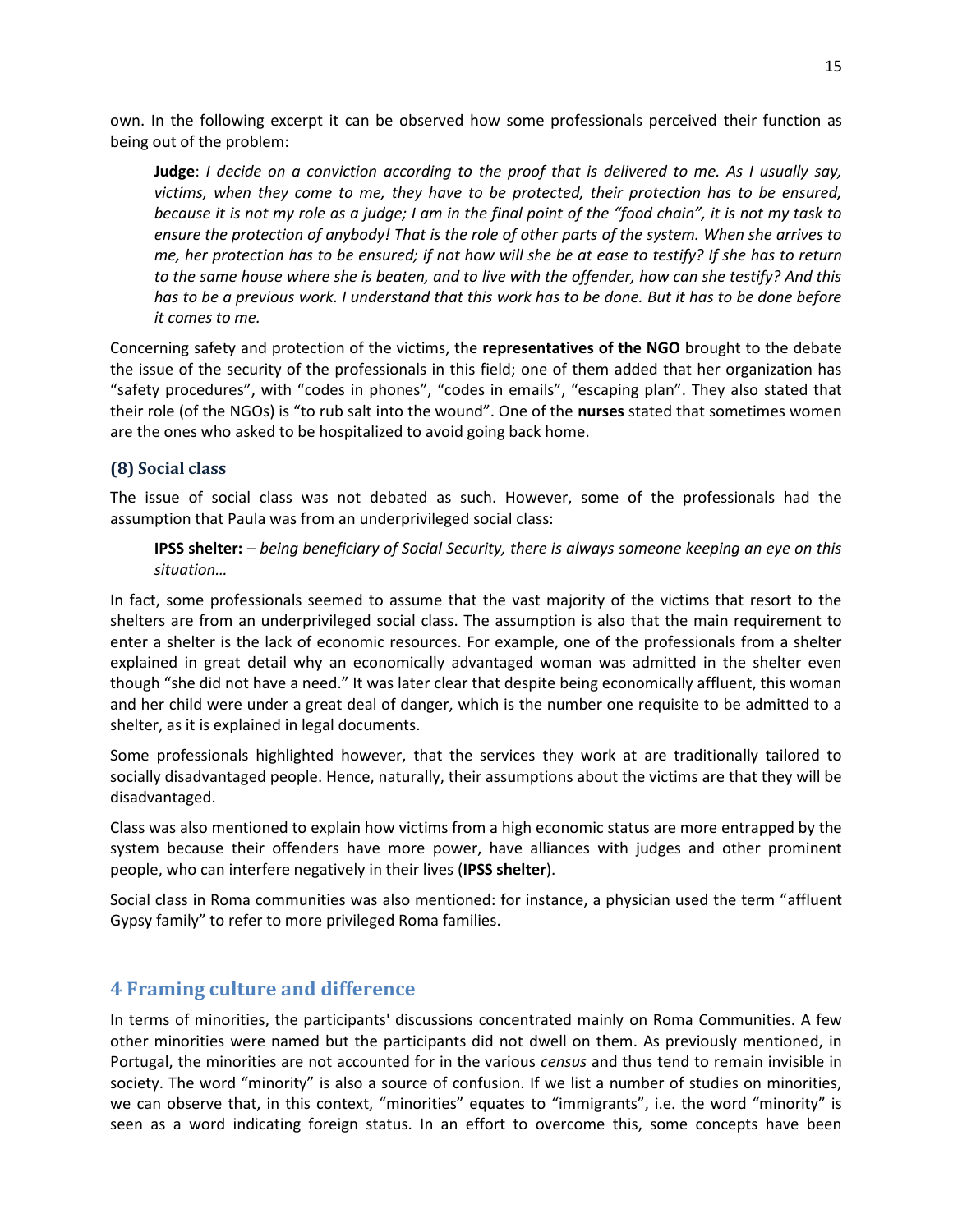introduced in Portugal by sociologists (e.g. "Luso-African", Machado, 1994). In a more popular sense, the word "minority" is interpreted in a quantitative way, that is, a group with few members is considered a minority.

In the next few sections the frames that emerged from the discussions regarding the Roma Communities will be described.

## **(1) Framing Romani culture(s)**

Roma communities were described as homogeneous, with the exception of a police officer who mentioned the diversity in Romani people and the changes that this community has been going through in recent years. Usually, in previous decades, Roma people were referred to as "Gypsy" in opposition to "Portuguese". This issue has been discussed in Portuguese society, as many of these communities are Portuguese citizens. In the workshops, surprisingly, some professionals used the term 'white' referring to the non-gypsy people. This change to a skin colour categorization should be further researched.

We will use the term "Gypsy" because it is the equivalent to what was used by the participants ciganos. Rarely, in Portugal, people use the term Roma or Romani<sup>14</sup>.

Nomadism was a feature often related to their way of living. In social representations, "Gypsy" communities are associated with selling counterfeit products in fairs, and more recently with drug trafficking. In many families, several members have been imprisoned due to drug related charges.

## *- "Gypsy" women — body presentation and daily "domestic" habits*

The Gypsy women were characterized by their daily (domestic) habits and body presentation, for instance: The gypsy women's cleaning habits and their pride in the family/domestic tasks were highlighted: ("they have shiny kitchens", "they even wash pots with bleach");

Their long hair and the cultural prohibition of cutting the hair or wearing it down (except for washing) was also mentioned. The way(s) of dressing, usually in long skirts, and widows dressing in black<sup>15</sup> were also noted.

These habits and bodily presentation were particularly salient in Roma women admitted in shelters:

**IPSS shelter**: *While [the mother and both daughters] were at the shelter, the Gypsy habits in terms of outfits, hair and hygiene… It was a bit hard. The clothes stayed the same, the girls could wear pants until they menstruated, not after they had menstruated. (...) The hair had to be long. They couldn't cut it, only the mother could trim the ends of the hair once in a while (...) They never cut their hair, they had to wear it in braids or pulled into a ponytail. It couldn't be loose, only when they took a shower. […] But she fulfilled everything, absolutely, every rule of the shelter, she fulfilled it.*

The Gypsy women's lifestyle preferences and attitudes towards children — "they are loving mothers" were also referred by the participants.

The nomad lifestyle of this community, including their frequent traveling and living in caravans (or more recently, in an adapted truck) are used to show the exoticism associated to Gypsies.

 $\ddot{\phantom{a}}$ 

 $14$  According to Moonen (2008), there are three groups of "Gypsy" around the world: 1. The Rom or Romani, from the Balkans; 2. The Sinti, also named Manouch, mainly found in Germany, Italy and France; and 3. The Calon or Kalé, the Iberian Gypsy, usually living in Spain and Portugal (see also, Martins 2011).

<sup>&</sup>lt;sup>15</sup> This is common with most Portuguese women.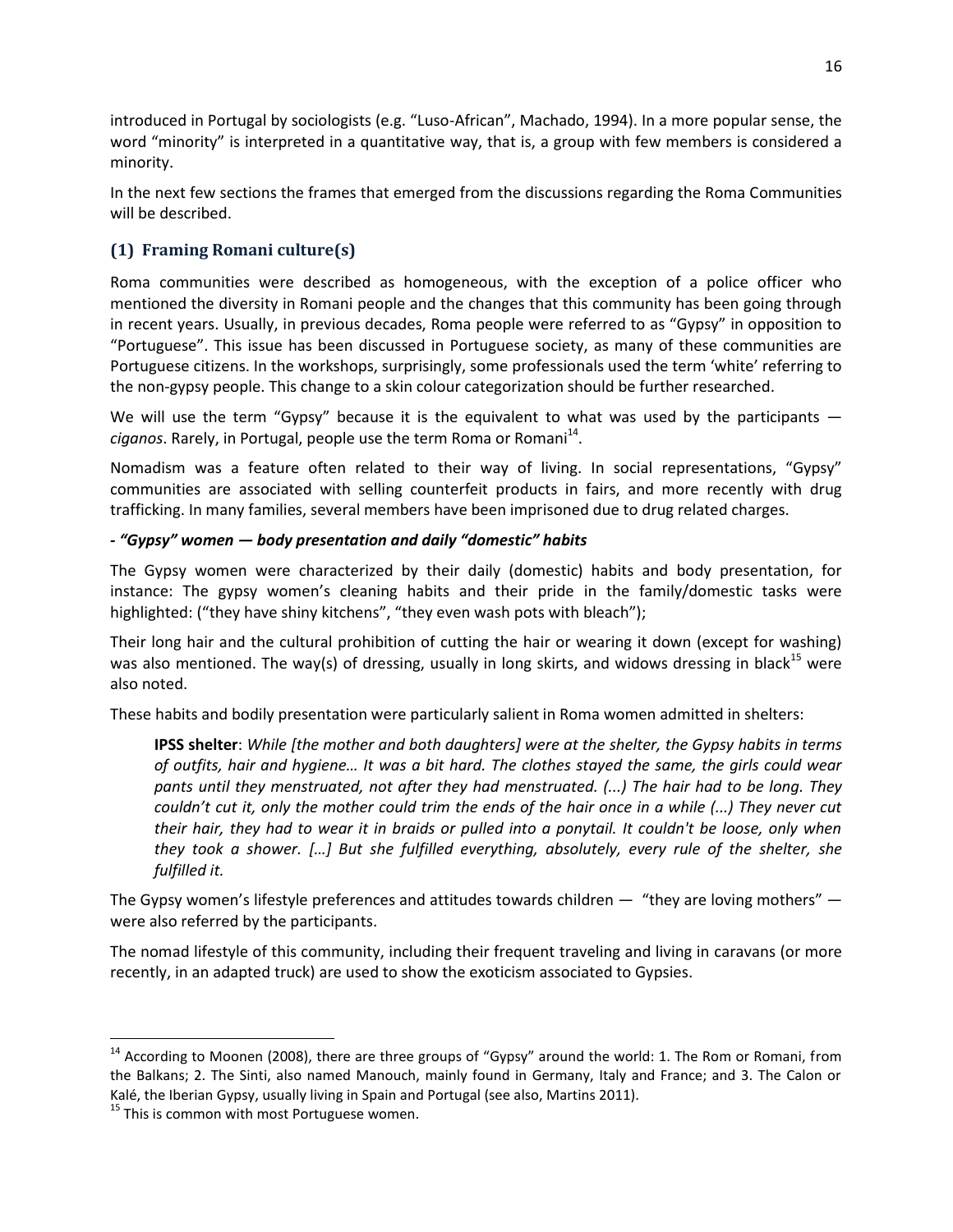### *- The "cultural myth" of the fear of gypsies*

Some professionals mentioned: "We here are more afraid of the gypsies than of the police". In addition, anecdotes about how "they invade" hospitals, or how police cannot go inside their camps, were very present in the discussions about Roma communities.

The fear of the "Gypsy" is of the men, not of the women. Because when there is a fight, "Gypsy" men are known to use knifes and to take the law into their own hands.

It is also worth mentioning that traditionally, families used the expression "the Gypsy is coming to take you" to scare the children, in order to make them behave.

The distinction between "their laws" and "our" law was always on the table when participants were debating DV in Roma communities. However, some participants argued in another direction.

**Police**: *But it [the fear] is because we don't know very well the reality and culture… we fear, many times, what we don't know…*

In Portuguese imagery, Gypsies are also portrayed as fearless people, living under the sky and sleeping under the stars.

#### *- "Gypsy women accept very well the violence"*

Roma women are portrayed as perceiving violence as normative, as a feature of their culture. In the discourse of some professionals was implicit that violence is very present in Roma culture, for men and for women, as it can be observed in the following statement of a police officer:

**Police:** *There is a problem with the laws: they do not respect nor understand very well our intrusion… They have many prejudices culturally; they do not… They are socialized differently from us; so, they accept very well, and women accept very well the violence… We face many difficulties in intervention in this community because of the silence, and because, afterwards, they [the women] close down and try to solve the situation inside the community.*

#### *- Roma women are devalued in their (Romani) communities:*

Women of Roma communities are portrayed as more submissive and undervalued than women in Portuguese mainstream culture.

**Teacher:** *Women are very devalued [in the gypsy community] from an educational point of view, everything: they get married very early (…) There is a total devaluation of the role of the women, a total negation of their sexuality, of their protection in regards to pregnancy, sexuality, whatever, even the education of minors and their own role.*

**Magistrate:** *The vulnerability of the Gypsy community has to do with the total absence of the role of the woman as a person…*

#### *- the "Gypsy women's high self-esteem"*

In (apparent) contradiction with the previous excerpt, other professionals also stated that "Gypsy" women have high self-esteem. "But they have such a high self-esteem!" was an exclamation of a **physician**, a sentence introduced with the adversative *but* can be interpreted as something that it is not expected when articulated with the idea that Gypsy women are very much oppressed.

#### *- "their culture is above the law" – written law vs culture*

Some professionals raised the issue that "Gypsies" are "above the law", in the sense they don't respect the Portuguese laws and norms, "their culture overrules our laws". Despite an oral, non-written culture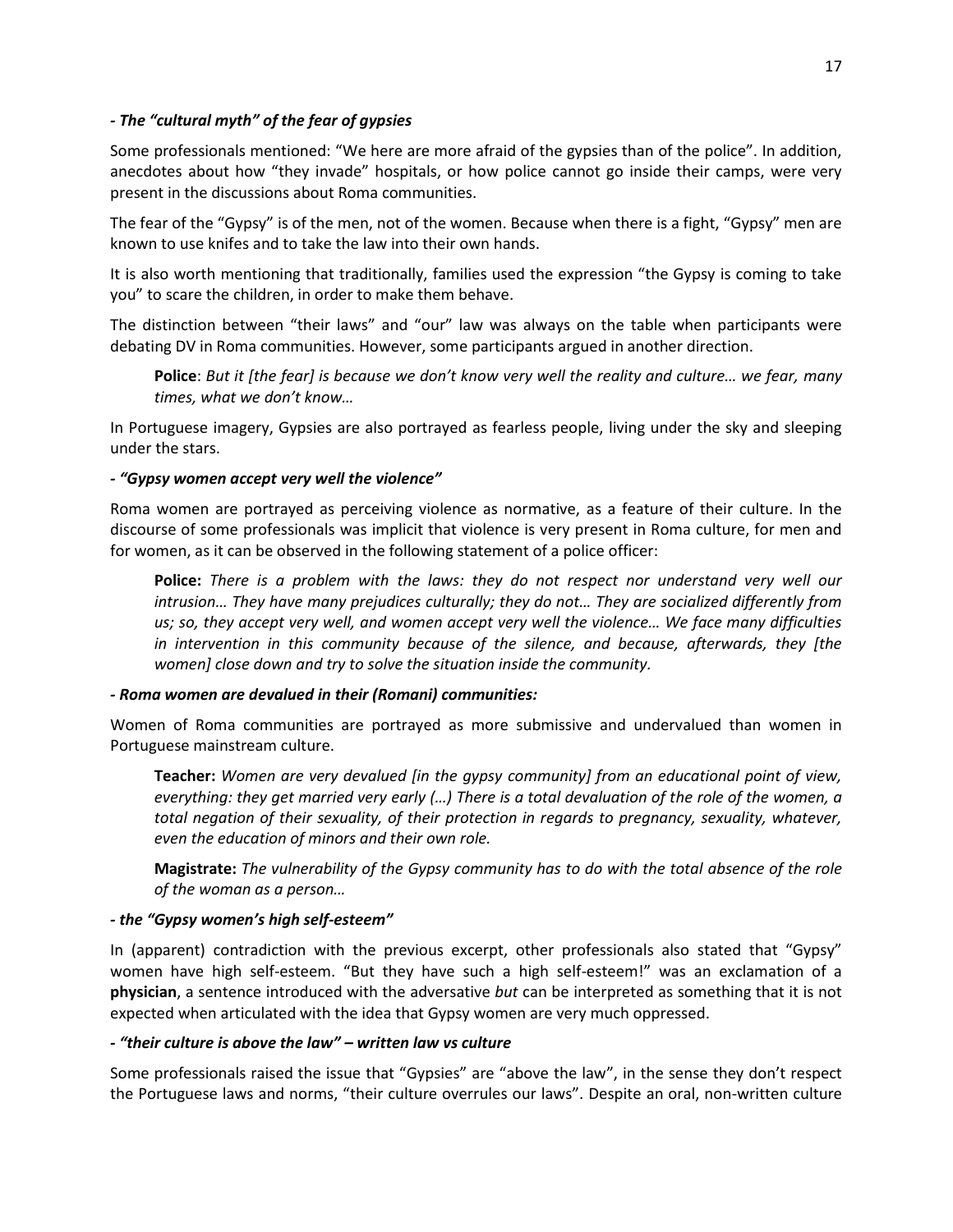and language, Gypsy people in Iberian countries have been successful in preserving their cultural heritage in their community laws, their language and their diverse dialects.

Until recently, children of the "Gypsy" communities didn't attend school or dropped out very early. One of the justifications of State policies (in Ministry of Education documents) was the nomadism<sup>16</sup>. Maybe the orality of the culture contributed for its preservation: the maintenance of oral transmission of gender roles and the collective intergenerational social organization.

### *- "neglect" is a reason to remove "Gypsy" children from home*

Concerning children from Roma communities, participants raised the conflict between children's rights and cultural rights, describing situations of women victims of violence and neglect of their children.

Poor living conditions have recently been a motive to remove Gypsy children from their parents' home, and from the community. In the words of some professionals this removal had a positive effect in the "integration" of children meaning a change of "Gypsy habits" to the mainstream ones:

**Physician**: *I was thinking about minorities […] we have many "Gypsy" kids and very few Romanians. Concerning "Gypsy" kids, we have a lot of minors' neglect; and some have been removed from their family. It is rare, but [has happened] (…) But those who have been removed from the family are from extremely poor families, whom is easier to work with, because the poor are discriminated even in the "Gypsy" community. We never had a removal situation in an "affluent" "Gypsy" family, so to speak.*

**Magistrate**: *I am sorry, Dr., and how did the kids adapt to the institutional care?*

**Physician**: *We had a girl who had been temporarily removed, because she was going to have surgery and there were no conditions for her to recover at home, since the house had no conditions. And she was removed, temporarily. The mother came with the technician of the institution and with her to the appointment. And it was so curious! [The girl] no longer looked "Gypsy". It was so curious, she changed, changed, she looked like another person [almost in tears]. She was very satisfied with the Institutional care. She was very happy. We could notice an impressive jump in her development!*

**Magistrate**: *And she returned home?*

**Physician**: *This girl returned. But parents went there to visit her. She was very well integrated.*

### *- the right of the father to his children*

 $\overline{a}$ 

One representative of the **Women's NGO Shelter** told us a case of a Gypsy woman who went to the shelter and had to leave her children with the father:

**Women's ONG Shelter**: *She had the notion that if she took her children with her she will be stalked until death. […] Because children are the property of the father, more exactly of the father's family.* 

Professionals shared other cases like this one, in which the predominance of the fathers' family dominates in the communities.

It were also described other situations that show that boys in Roma communities have more authority than their mothers. For instance, one of the **physicians** described a boy giving commands to his mother.

 $16$  There is some sociological literature from research studies on this topic.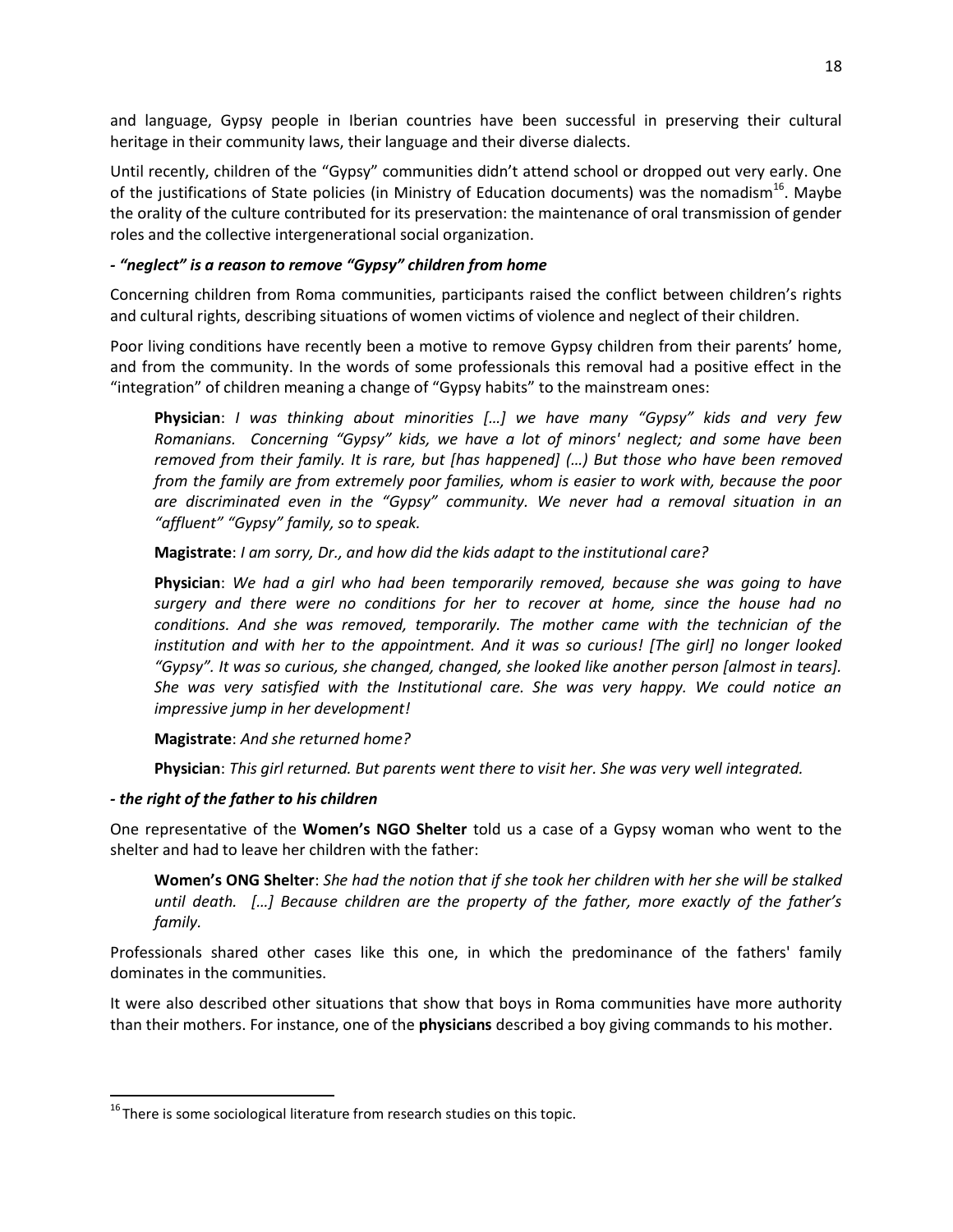Besides Roma communities, the minorities mentioned were from immigrant groups. The next frame will present the essential information about those brief debates.

### **(2) Immigrants have to comply with Portuguese law**

Concerning immigrants, some professionals mentioned that immigrants show difficulties in accepting "our laws". For instance, a policewoman stated:

**Police**: *If the illicit act happens in Portugal, we act in the same way […] We had a woman from Moldavia […] first, she wanted [to present the complaint], then she didn't. […] An Ukrainian man was also punished. […] We act in the same way, the only thing is that the acceptance of Portuguese methods and Laws is lower, because in their countries is different.*

In general, all the professionals agreed that it is difficult to work with immigrants, "because the intervention with people who are outsiders in the community is seen with a lot of mistrust" (**police officer**).

As with Roma communities, women of *Other* cultures are portrayed as being more oppressed by the men of the same culture. One of the **teachers** expressed the idea that "Muslim women are restricted to their little corner at home", being isolated from social life.

In the following sections, the paper will present the analysis around crucial ethical dilemmas, practical dilemmas and tensions and contradictions that have implications for intervention.

# **Part 3: ETHICAL ISSUES AND DILEMMAS from the perspective of practitioners**

## **5 Ethical issues in the workshops**

## **5.1 Practical and professional dilemmas**

## **5.1.1 Not only reporting but also assuring protection and security of the victim**

In spite of the agreement about the need to report DV situations, many professionals mentioned a wide variety of situations in which reporting does not promote the protection and safety of the victim. The IPSS representatives raised this practical dilemma and possible adverse consequences of reporting, such as putting victims or other people at an increased risk. This was corroborated by NGO representatives, who added that at times, the court measures are not taken quickly enough and this is the reason why some women do not want to leave their homes.

Moreover, even when judicial measures (restraining or protection measures) are applied, the experience is that they are not sufficiently monitored. This was, in fact, a topic of discussion, but the law, again in this matter, puts the burden in the victim: the Law 19/2013, February 21, explicitly says that *monitoring* will be performed "if it is indispensable for the victim" (Art.  $5<sup>th</sup>$ ).

In the sequence of this debate, some professionals made clear that reporting should be left for "specialized technicians" (representative of the municipality) and should be made with the collaboration of the woman and her input about her risk situation (see also 3.2 above, frame (4)).

In the discussions the representatives of law enforcement agencies and judicial system did not seem to face this dilemma in their everyday practice and were somehow surprised by the other professionals' dilemma.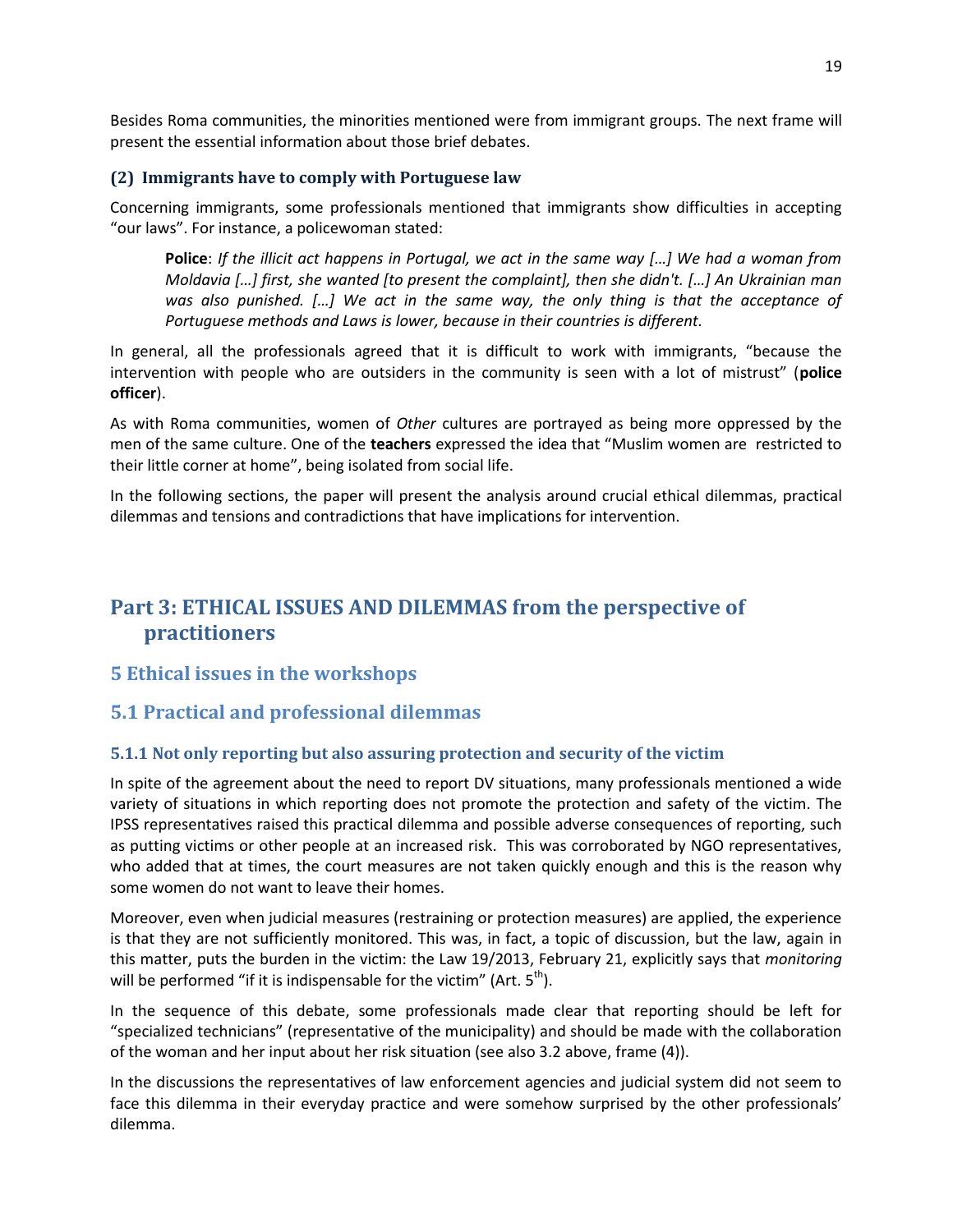#### **5.1.2 Who is the "first line"?**

 $\ddot{\phantom{a}}$ 

As already mentioned in Part 1, there is no intervention sequence defined tor domestic violence in Portugal. In this sense, who is the first line was a matter of disagreement among professionals. Some of them stated that, in the first moment, "all goes through the police", although others contended that police and courts should be the *ultimate* line, as it was previously mentioned. Some professionals argue that the health system should be the point of entry, as the following statement:

**NGO Women's Centre**: *(…) We consider health services as the main entrance for women to get support. Afterwards, they can, effectively, feel empowered with the situation and they can decide either to go to justice, or do something else to change their situation.*

Nevertheless, some health professionals also shared the difficulties in the health settings, hospitals or health centres (bureaucracy and focus on treatment) which makes it unlikely for the health system to perform the "first line" effectively:

**Nurse 2**: *(…) However, in the clinical context, the objective is always medical treatment [emphasis]. So, everything else ends up being secondary, dispensable, and it is turned down.*

Magistrates agreed among themselves that Courts should be the last resort:

**Judge1**: *Our role, my role and of my colleague is a little bit tricky, so to speak, because, as I mentioned in the beginning, we are in a phase that is the ultima ratio, and therefore my role is to condemn. (…) Period.*

This was not a matter of consensus: some professionals were proponents of the "Austrian model", in which Courts apply a removal order to the perpetrator as soon as there is sufficient evidence of DV, in order to avoid the need for the woman and her children to go a shelter. In this model, courts, at least the prosecutor, would have to give the order to a police officer in the field.

### **5.1.3 Hearing the woman only once, and "while it is still "hot"**

As stated above, "ambivalence" was a very frequent frame in the portrayal of victims. This confronts professionals with a practical dilemma: in their view, they have to assure the gathering of enough evidence to guarantee the conviction. This issue was mentioned about all survivors, but one of the professionals made a proposal to solve the problem, when talking about Roma women:

**Police**: *If we record<sup>17</sup> in the moment when the situation is still "hot", and if she says what really happened, perhaps, we could rest. In this case, you, the magistrate, could exempt the woman's testimony in your presence, in the next phase. This would be very good; we would have evidence. Understanding the issue of ambivalence, and in a community that will exclude her, it is very complicated.*

The possibility of recording testimonies is foreseen in law, but it is not yet implemented, in part due to the law philosophy of the "direct testimony", and to preserve the right to silence (see also dilemma 5.3.1.).

#### **5.1.4 What to do in cases of Roma women leaving family and community?**

As previously mentioned, the lack of social responses for Roma women was an example of professionals' shared difficulties.

<sup>&</sup>lt;sup>17</sup> Recording testimonies for future memory is established in Law 112/2009, of 16<sup>th</sup> September, but it is not yet ruled, that is, the rules of its application are not yet specified.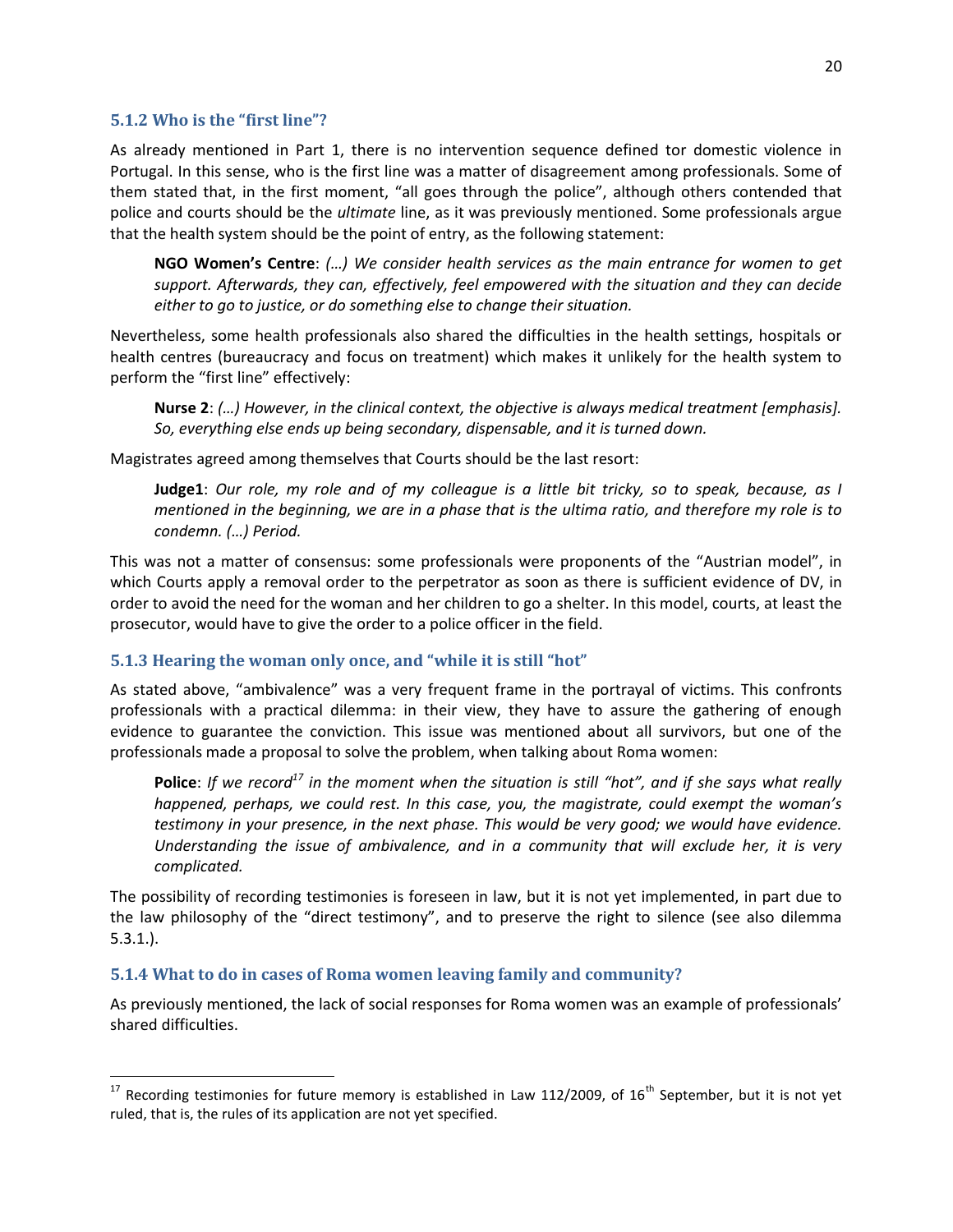When it is not possible to negotiate with the community and family of the victim, the pathway to build a new life project is very complicated. The professionals' statements about the cases of Roma women all mention that these victims face racism in Portuguese society in a very high degree: it has not been possible to find a house /flat to rent, nor a job for a "Gypsy" woman, unless she changes her body appearance, leaving behind the elements of her culture (mostly, the way of dressing and hair style).

Staying in a shelter was sometimes characterized, by the professionals, as a way to submit Roma women to an "acculturation" process (see also section 4 above, frame 1).

### **5.1.5 What to do with perpetrators?**

Professionals tend to characterize perpetrators with a dichotomic view. On the one hand, they are either seen as "poor fools" [*pobres diabos*] at the mercy of alcohol and other dependencies, with uncontrollable, irrational impulses, and in the verge of homelessness. On the other hand, they are viewed as psychopathic, manipulative monsters.

In Portugal, prison is not viewed as a good solution for any kind of crime, and should be used only in extreme cases. The maximum penalty is 25 years. In respect to domestic violence, some professionals, mainly judges, raised the question of what to do with the perpetrator. The risk of falling in poverty and homelessness, and the presumption of innocence during the judicial proceedings, were some of the points in debate. Judges also raised the question that penalty for DV is from two to five years, and they ask what happens when perpetrator leaves prison, as in the following excerpt:

**Judge1**: *We never discuss, in juridical terms or social terms, what to do with the offender. We have the assumption that he is an offender and we forget, many times, that, in face of a crime notice, there is a fundamental principle of the presumption of innocence, and this is a fundamental principle of a Democratic Law [...]. In this rush to remove the offender, we forget that he is suspect of being offender, an alleged offender. We forget — maybe — in social terms, we should also think about what to do with the offender. I don't know to what extent, with the situations of the shelter, it should exist a space to where this alleged offender could be sent to, to be away from everything that surrounds him. We cannot forget that there are many that are acquitted.*

**Judge2**: *It should exist, because I, in those extreme [more severe] cases in which I remove the offender from his home (…) from the family home, some of them, I know they don't have a place to go. Some have no income. Therefore, if we go deeper, I am removing this person from home, and making him an indigent, a homeless. This is also a weight for us, whether he is or is not an offender, and this is not right.*

One of the representatives of NGO also argued for the need of programs for perpetrator, but stated that her main concern is the victims' protection:

**NGO Shelter**: *In regards to the aggressor, what are we going to do with him... (...) this is me speaking, not as a professional in this organization but my personal [opinion] (...) I am not at all worried about him not having a place to live, if he in fact is the aggressor. (...) Many women, and in some countries the [DV] organizations work together with organizations that serve the homeless (...) because there are many homeless women who are victims of DV (…) Now here [as a] professional, obviously there is something we need to do with the aggressors, at least the programs for aggressors should be fully implemented. In regards to shelters for aggressors, which we don't know where to put, there is evidence from other countries that those shelters are empty. The aggressors don't want to go there because they don't acknowledge that they have a problem and therefore they don't go, period.*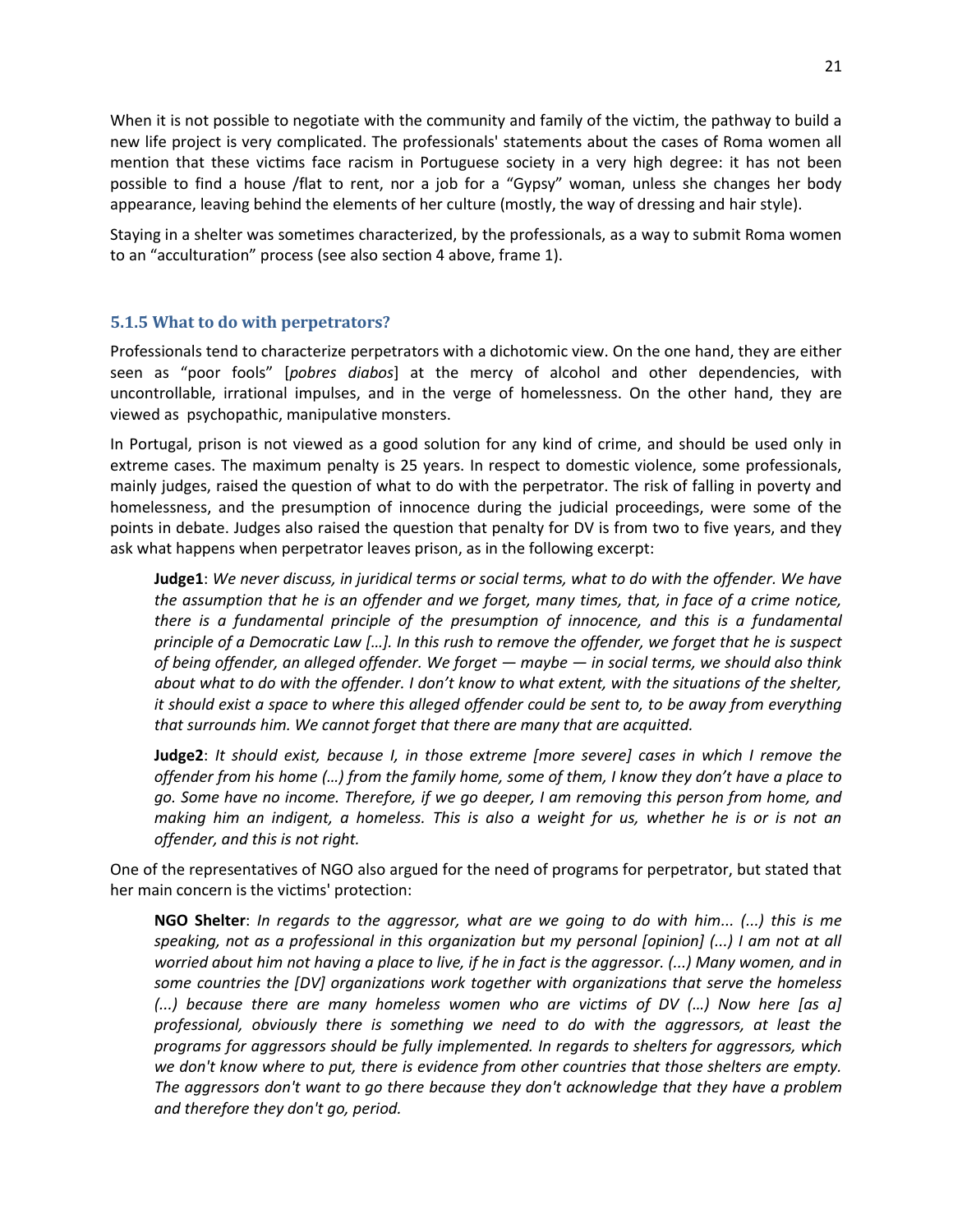## **5.2 Ethical dilemmas**

#### **5.2.1 Rights of the victims versus State / statutory agency responsibilities**

The debate about the woman's consent showed there is no consensus among professionals: to bypass Paula's consent was invoked because of State's responsibilities.

On the one hand, some professionals raised the need to be cautious; otherwise the risk for the victim can be increased. The ONG representatives stated that only the consent of the survivor could mean an empowering process, a way to avoid the control dynamics they have been subject to by the perpetrator. They favoured a "smooth intervention/going slowly, in slippers" (see 3.2 above, frame 7). Interestingly the Portuguese legislation allows the victims (and anybody else) six months to report a DV situation.

The police representatives who argued that not reporting would be a way to collude with the crime did not agree with this last position:

**Police:** *But, about what [the psychologist] said, the question is that I cannot avoid doing what I have to do. I understand the idea of "going smoothly, in slippers", "going slowly", but I cannot be in complicity [with a crime]. And I am not. For me, when there is a criminal practice, I have to be relentless, with that woman<sup>18</sup>. I will not give her a second chance/opportunity; I cannot give her a second chance/opportunity. I have to know when police arrive at her home, police has arrived, do you see?* 

**NGO Women's Centre**: *But the woman…*

**Police**: *Yes, the woman will have all my unconditional support. She will never be alone. Nevertheless, I cannot stay and do nothing [I have to do something]; police has been there twice [in the storyline]. From the moment when the police become aware of this, the Public Prosecutor will be also aware of this…*

Judicial and medical professionals had different views about the dilemma between the rights of the woman and the duty to report. The doctors' duty to respect the confidentiality of the patient was one of the obstacles identified by the physicians, and also a point of tension. Some argued that, in case of DV, physicians are freed to break the duty of confidentiality, but other professionals did not agree with it:

**Magistrate:** *the registration is part of a medical record. […] I presume that it was a confidence made by Paula to her doctor, in the frame of a professional relationship that is covered by confidentiality …*

**Physician**: *… but that can be broken in this situation …*

 $\ddot{\phantom{a}}$ 

**Magistrate**: *It can be broken but has to be requested [by the court]. Immediately, there are these procedures. […] This is a documental proof [piece], this will turn to be a documental piece. This always raises questions. This is a documental proof, but the Court cannot bypass the woman's will who doesn't want that to be used as a proof. That is something that belongs to her. It is a clinical record that belongs to that woman. In juridical terms, it raises the following issue: that woman is an autonomous being, with her own will, and the judicial system cannot skip over her, and ignore her will, if she doesn't want to speak, if she doesn't want to tell.*

The right to privacy of the woman and the children was also mentioned by one of the **teachers**.

 $18$  This is difficult to translate because professional do not say "woman", but the more formal word to refer to females: "senhora". It is a respectful way to refer to women, but not so formal as *lady* in English.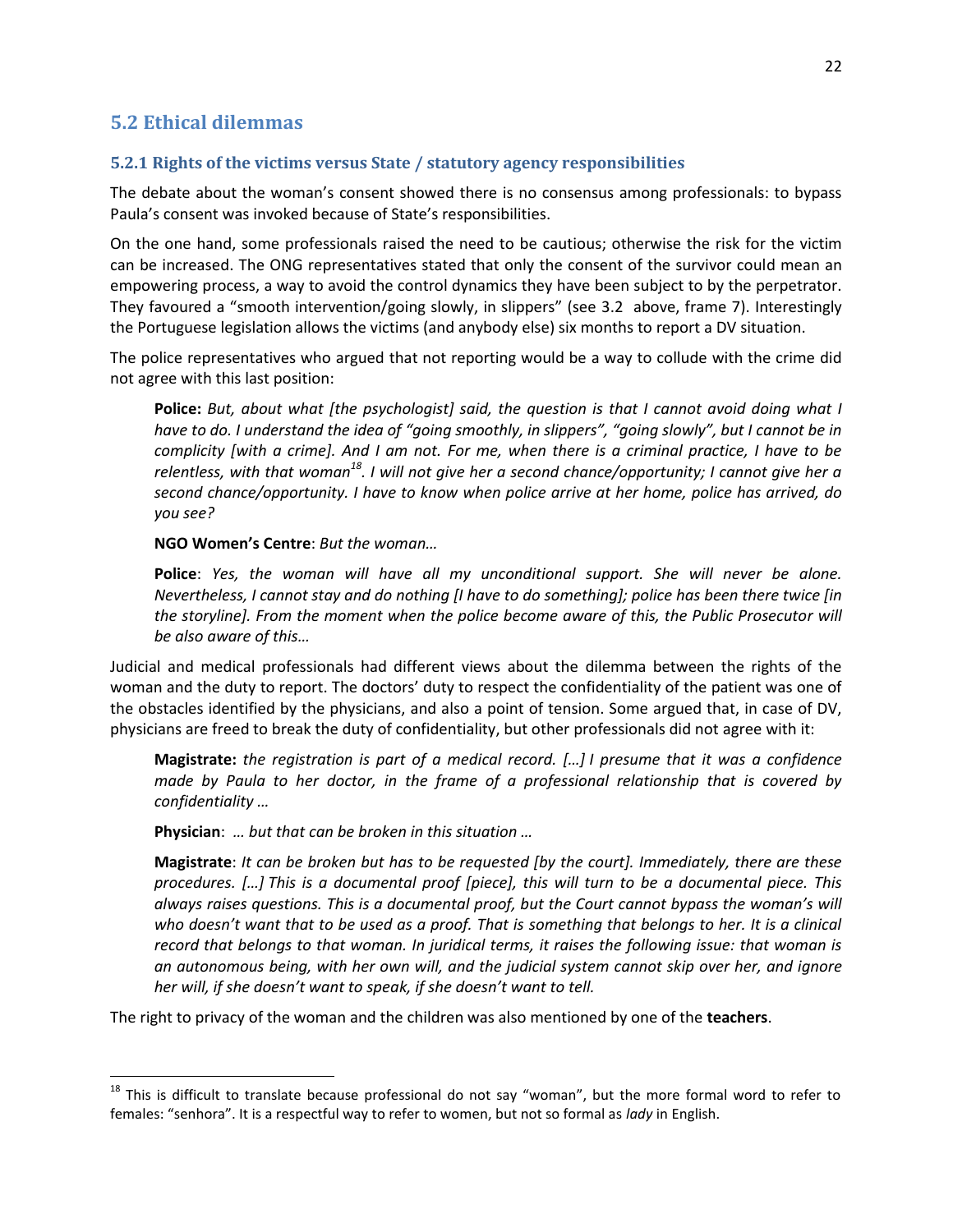Only one participant mentioned explicitly the "Status of the Victim" — a **police officer**, also referring that it is often not applied. This is one of the areas in which the existence of the law does not necessarily mean its application in real cases.

## **5.2.2 The legitimacy of police intervention**

Police decisions about intervening are a big issue in Portuguese society. Since the democratic revolution (1974), it has been established that the police only intervenes after the authorization of  $-$  at least  $-$  a magistrate (Public Prosecutor), unless it can be proven, in court, that there is an imminent danger for life or State security. In domestic violence this has been linked with the issue of *flagrant delictum*, as the evaluation of the danger or risk for the life of the victim is never easy due to the fact that it is usually practiced inside private walls. However, waiting for a magistrate's decision can place the victim in a worse and more dangerous situation.

In this sense, the timing of a police intervention as well as the requirements to enter inside the home of a victim were also points of discrepant opinions:

**Police1**: *In this specific type of crime, we [police] have jurisdiction to pursue immediate investigation.*

**Police2**: *Afterwards, we need to do an inquiry saying what was already done, communicate [to the magistrate] and decide. But we [police] never work alone. There is always a senior inquirer officer or a prosecutor leading the process.*

**Magistrate:** *What is described here [in the story line] would be grounds for an inquiry but not immediately an investigation. I [magistrate] would have to give an order saying what to do. [I would] ask the family's doctor for a copy of the clinical records. This would be enough for an inquiry, but not an intervention in residence, or a search in the home, that would be illegal.*

Prosecutors affirmed their 24h availability to decide a court measure and allow police intervention if necessary. Nevertheless, and unfortunately, this procedure is not present in all the national territory.

# **5.3 Tensions and contradictions in the intervention system that can have ethical implications**

## **5.3.1 Tensions and contradictions around definitions**

Some doubts around what constitutes domestic violence and the blurry boundaries between family conflict, reciprocal violence and arguments between the two persons in a couple seem to be a matter of divergence among professionals and to make difficult the task of deciding when and how to intervene.

### **-** *the need to distinguish between DV and 'normal' domestic noise*

The argument about how to define DV was handled as an issue of specialization. Specialized professionals would have the knowledge to make clear distinctions between DV and other situations:

**Police**: *… it is different when we are faced with a situation of a noise, which everyone may have at home, because a birthday party or other situation, when moods can become more heated, they can drink a little bit more, and we [police] go there to fulfill a specific objective. Inevitably, who is not aware of these facts, has another perception; this is why the specialization is so important to perceive the facts that are narrated [when we go to that home]. And it is different when we can observe that the facts go beyond the 'normal' noise that anyone may have at home.*

The need for specialization on this subject matter to provide a more effective intervention on domestic violence was also advocated by the **representative of the municipality**.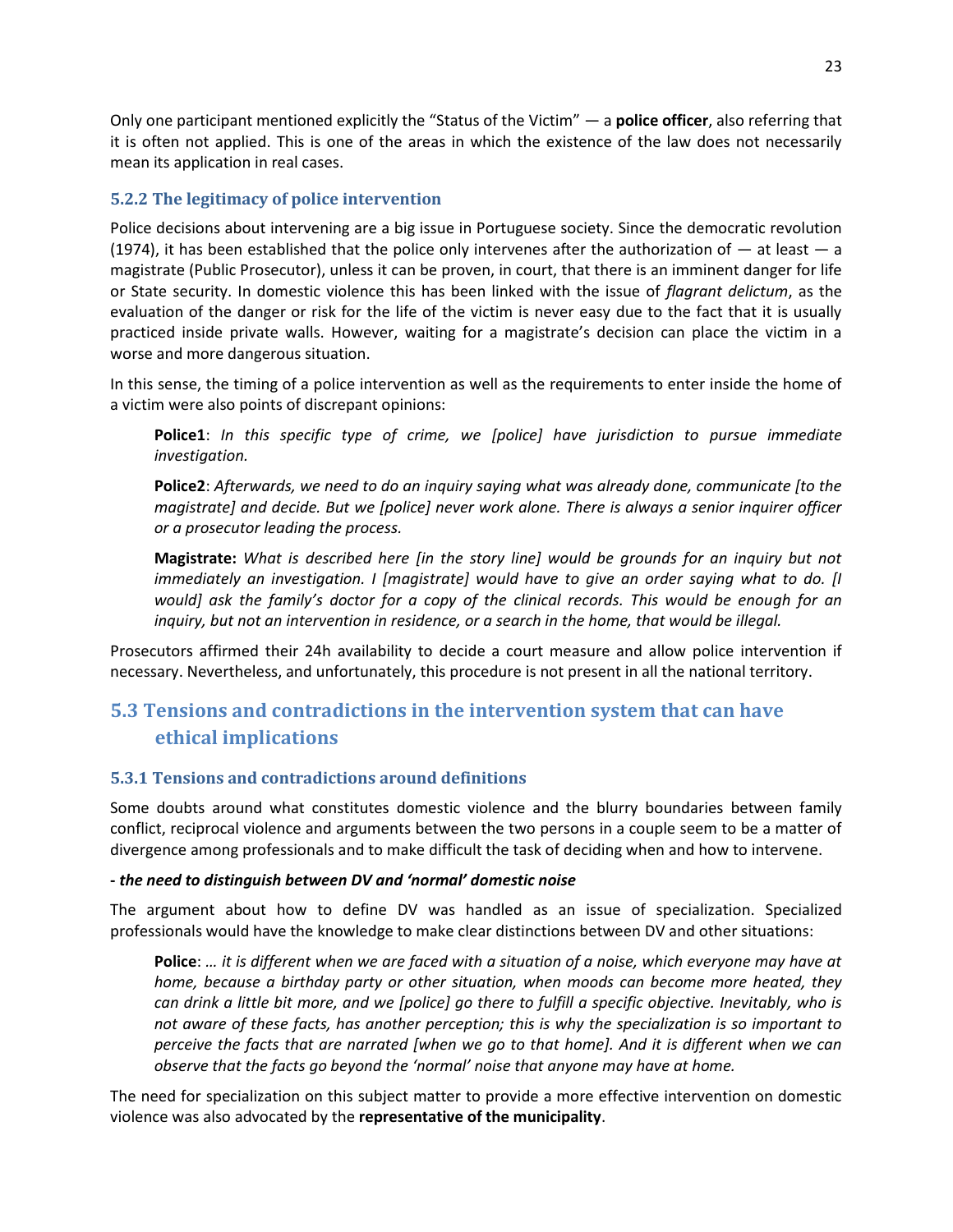#### *- reciprocal violence / squabbles / "mau viver"*

One of the judges raised the question of reciprocal / mutual violence between spouses:

**Magistrate**: *Indeed, the clues are there, as has been stated by my colleague, but to make the leap to DV it has to imply many more [procedures]. Because fights can be reciprocal. And it can be a situation of a "bad living" ["mau viver"] which is different from DV [sotto voce]. [8:48] Here, [the storyline] doesn't say whether the husband also presents with bruises, scratches of other things. And the circumstance of the child with an unusual aggressive behaviour can also be the reflex of that [reciprocal] violence.*

From this excerpt, it seems that mutual violence and reciprocal violence between the two persons in a couple is not perceived as domestic violence.

#### *- "DV or family conflict?"*

Some **magistrates** equated domestic violence to family conflict. However, this was contested by another **magistrate**, saying that this equivalence has been an obstacle to guarantee justice for women, which she links with the problem of the proof (see 3.2 above, frame 5):

**Magistrate**: *First, for me, in this matter, a problem is raised when DV is not perceived as a crime committed against women but as a conflict. In the Courts, DV is still perceived as a family conflict. In my interpretation, Court decisions show that is a crime committed against a woman because she is a woman, but this violence perpetrated against her is very much overshadowed and it is not acknowledged. The substance of the crime was changed into a crime in the family context, in a family relationship, violence inside home that happens in family context. The fact that it is violence by a man [emphasis] the assertion of power, violently against a woman is not usually taken into account.*

This divergence reflects the tensions among magistrates in Portuguese courts. Although these tensions have been verbalized by magistrates, they are surely present in Portuguese society and shared by many other professionals.

### **5.3.1 At the interstices of the structural contradictions: a limited space for the woman's selfdetermination?**

Finally, there was a structural contradiction in the judicial intervention: on the one hand DV is considered a public crime, which does not require the direct input of the victim to be initiated. On the other hand, for the case to move forward there is still the need for the direct testimony of the victim. Finally, there is the possibility of "provisory suspension" of the criminal proceedings if the victim decides to be silent.

This last possibility (referred in 3.2 above, frame 6) implies the relevance in the Portuguese judicial system of preserving the family unit, thus allowing the victim to ask for a "suspension" of criminal proceedings, being silent, or denying the violence. In the words of a judge:

**Judge**: *What happens, often times, for example, is that alcohol emerges as an exacerbating [factor], and [in this case] the offender goes through a treatment of this dependency... Sometimes, he suffers from a psychiatric disorder and stops taking his medication, and [we get him] treatment... So, this way the Law avoids this types of cases to go to trial, the victim uses her right to silence and does not produce evidence (…) while it is certain that if there is a violation [of this measure], it will always go to trial if...*

In summary, to initiate a criminal proceeding, the input of the victim is irrelevant whereas in subsequent phases it becomes crucial for the case to move forward. Hence, after the case is initiated all the "heat" is placed in the victims' hands. It is up to the victim to either pursue the case (speaking up) or suspend it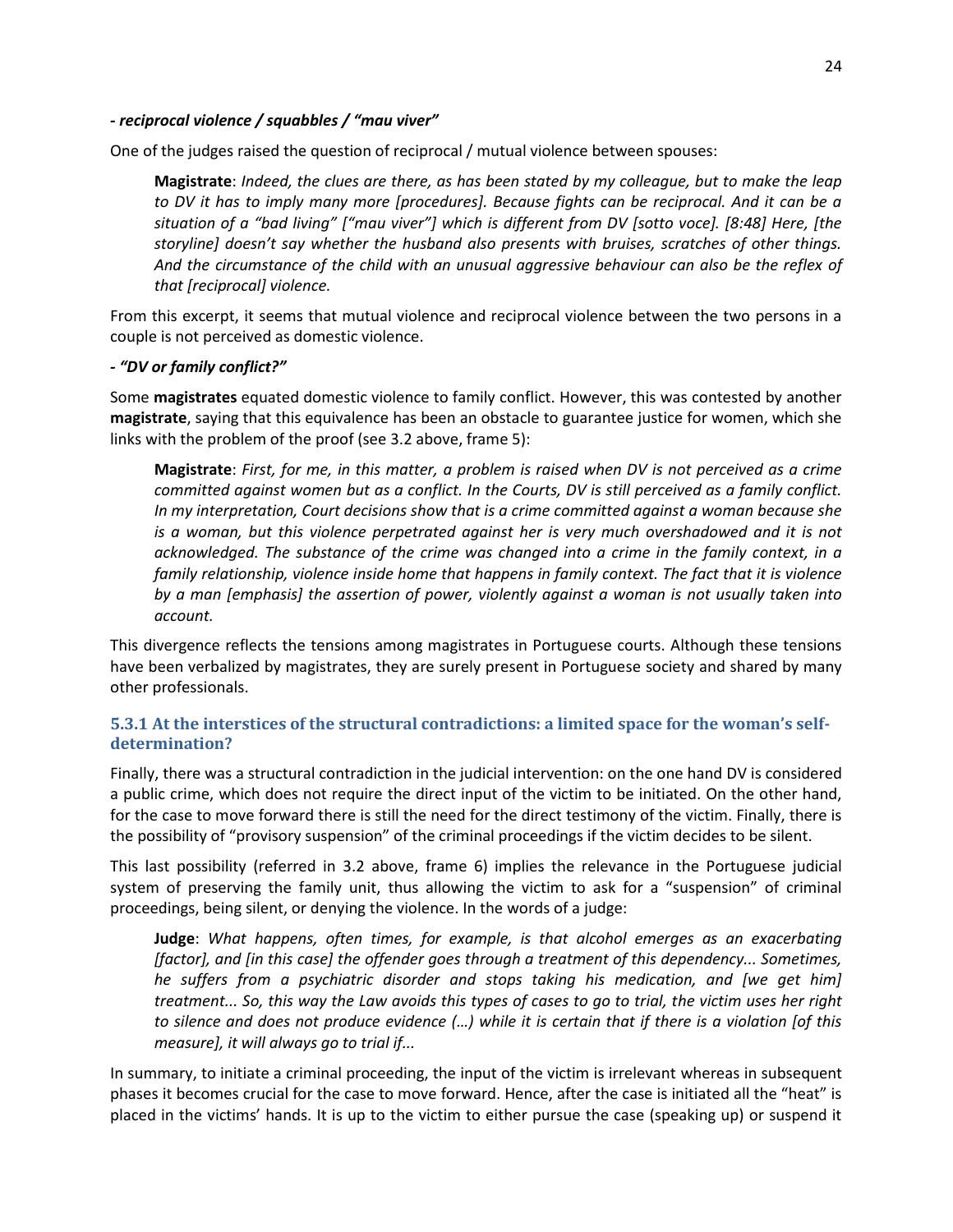(remain silent). It is understandable thus, why without adequate support, some of the victims might be overwhelmed and hesitant about the judicial system.

In this sense, in spite of the public nature of the crime of domestic violence, the practice of the law depends partially on the victim. That is, there are the structural contradictions that leave limited "space"<sup>19</sup> for the woman.

## **6 Summary**

 $\overline{a}$ 

The involvement of the professionals, at least the great majority, to improve the responses to domestic violence victims were present in all the focus groups, where the participants were proud of the work they have been doing, expressing the great changes happening in Portuguese society in recent years. In this respect it is worth noting that many of these professionals have been working in this field for several years. This can explain the repeated idea about ambivalence, fear and denial, in the professionals' discourses, as if the implicit message was that the women themselves are preventing them from taking effective action against DV.

In short, the intervention sequence can be divided in two pathways, according to the debates in the workshops: the "criminal justice pathway" and "escaping to a shelter".

In general, the intervention sequence is unclear, with the exception of the articulation between police and public prosecutor. Some professional areas, namely the health and education systems, have not yet defined a protocol of intervention in DV situations. In the health system, it was interesting to identify differences in the procedures that professionals from Porto and Lisbon practiced. The former shared with us the ways in which they are attempting to solve the problem in the absence of a protocol by the Medical Board. The latter emphasized the difficulties of the system, such as the lack of professionals and lack of time.

In regards to Education, there isn't a protocol for domestic violence intervention — it is defined only for maltreatment against children. However, some of the professionals who did not connect DV with child maltreatment had no idea how to intervene. The teachers raised the issue of children's privacy and, mentioned their hesitation about "signalling".

The articulation between Women's Centre and Shelters, on the one hand, and Criminal Police Bodies and magistrates, on the other hand, was not apparent. The representatives of the Criminal and judicial systems never referred either to Women's Centres or to Shelters. Only a judge mentioned that protection has to be ensured before the victim "comes to her", but she did not refer to NGO's nor IPSS. Some questions can be raised: why this separation? Why the criminal and judicial boards do not recognize NGO's and IPSS's role? Or was this connection obvious and taken for granted and therefore not mentioned?

Professionals do not speak about an "intervention sequence", but about a "chain of intervention"<sup>20</sup>, which can be interpreted that victims have to go on "institutional pilgrimage"<sup>21</sup>. Some professionals used

 $19$  We are not sure if we can use the concept of Liz Kelly of "space for action", because this "space" in the interstices of the structural contradictions seems to allow only to "be quiet", to stop the ongoing of the judicial process(es).

<sup>&</sup>lt;sup>20</sup> Carol Hagemann-White (2009) uses the concept of "chain of intervention" as multi-agency cooperation, and Portuguese professionals in the workshops also referred to this cooperation, but using the word "networking" [*trabalho em rede*]. When using the term "cadeia" - 'chain' – usually it relates more directly with the iron chain (key chain).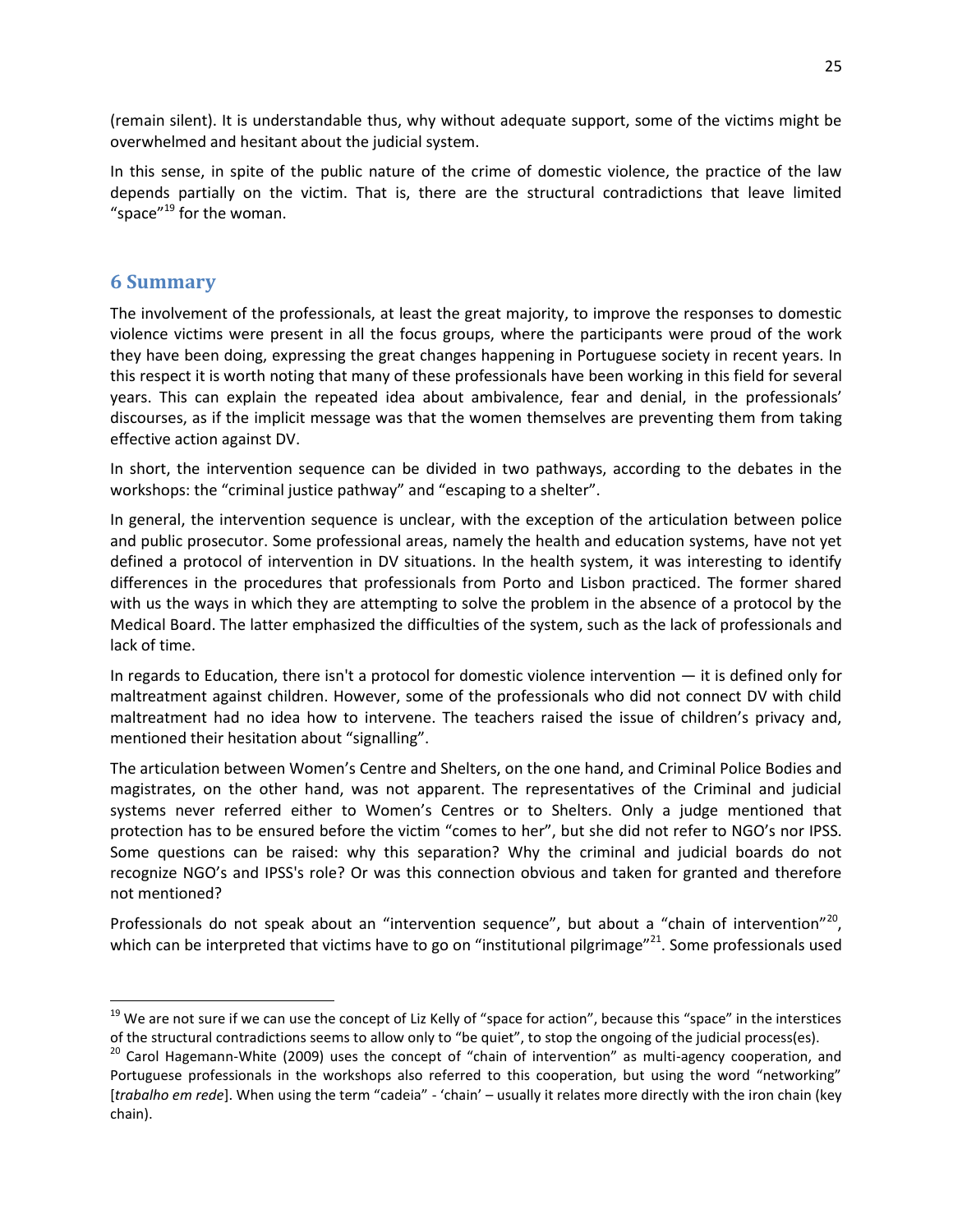the expression: "when the victim comes to me". The exception was the police officers who used active verbs: "let's go to the field", " knocking on the door of the victims", and so on. We also noticed two philosophies of intervention: one that emphasized the need for an immediate and prompt intervention and other that attempted a more reflected course of action following the victims' lead. Children at risk and access to weapons were the reasons that more clearly motivated all professionals to act immediately. We also hypothesize that because DV has been a recent theme of news reports and awareness raising in the overall society, there seems to be pull for the professionals in the security forces to do something to stop the violence, hence their urgency to have all the citizens to take responsibility in flagging the situations and uncovering the DV.

Professionals assigned to the "civil society"  $-$  including family and neighbours  $-$  the weight of the responsibility of reporting. However, they acknowledged that civil society does not denounce — because of fear of retaliation or because the negative connotation that the word "denounce" has that is reminiscent of the oppression of the fascist regime.

The close connection between the "victims' ambivalence" and the "problem of the proof" was surprising. There were so many professionals raising this question that it gave us the idea that, in some way, this paralyses them or makes them feel powerless.

The understanding of DV as punctual acts related with family conflicts and the "preservation of the family harmony", can be connected with some prevailing conceptions in Portuguese society that it is up to the woman to build or maintain the "family unit".

Concerning the "minority case", participants debated mainly the Roma communities. Some professionals, mainly police officers, have been able to find out "creative" strategies to intervene in Roma communities. Moreover, the general tone of the debates about Roma was devoid of the usual pejorative stereotypes and prejudice that are usually held in the Portuguese society at large and that emphasize how the "Gypsy" attitudes and culture collide with the Portuguese culture. This may indicate that the professionals are more aware of victims' rights and have better training to deal with these issues. Nevertheless, some of the professionals seemed to view Roma communities in a stereotyped way as being more rigid and homogeneous in comparison to the mainstream Portuguese society.

Once again, already mentioned in other studies, the lack of social responses for Roma women stand out — and this was referred to by the NGO's and IPSS's. The problem of the benefits of Social Security for Roma and the (lack of) payment of taxes by them were also raised.

Two more questions were debated about Roma communities: children's rights, mainly the compulsory education; and forced marriages.

About the other groups — the general idea was that they are in Portugal, they should follow Portuguese laws.

The dilemma of "victims consent", "victims will" was debated as positioned against the "State's responsibility", and the intensity invested in the arguments show the professional implication as well as the emotional involvement. Conflicts and contradictions emerged in the workshops about this dilemma. It was more *between* professionals than *within* professionals. The professionals positioned themselves in different sides of this dilemma.

Judges stressed their concern about what to do with the perpetrators, fearing that they could turn to indigence or become homeless. The women's suffering was rarely mentioned, what fits with Portuguese

 $\ddot{\phantom{a}}$ 

<sup>&</sup>lt;sup>21</sup> Some authors, from social work, brought this concept to talk about how beneficiaries of social security have to go around the institutions to get their rights. This was aggravated with the squeezing of the welfare State.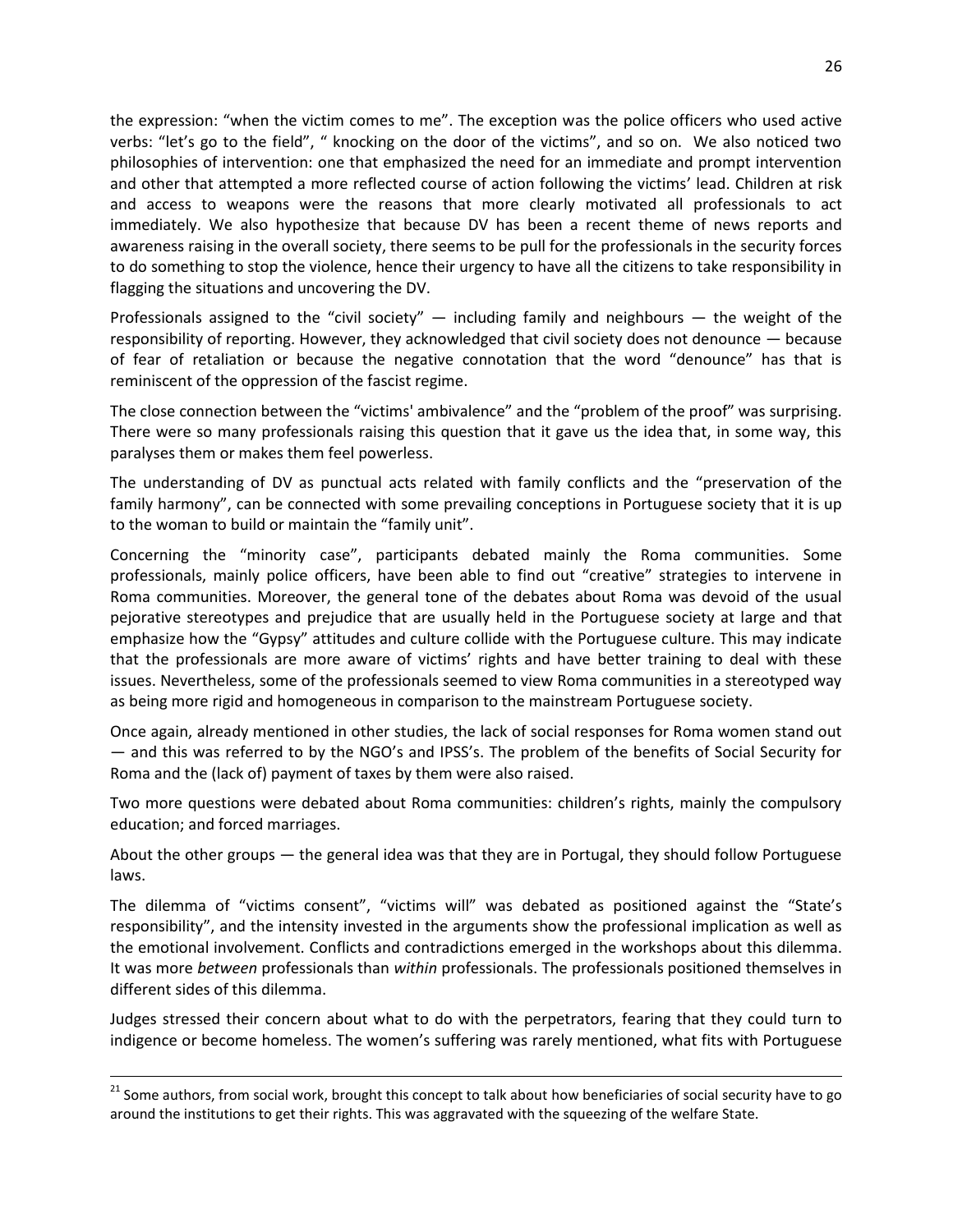society where the icon of the suffering mother still prevails. Nevertheless, the recognition of the specific vulnerability of the victims because of the violence was expressed by the majority of the participants.

Taken for granted is data exchange among professionals and agencies with the underlying idea that without this exchange no efficient intervention can be done.

Some of the dilemmas presented by CEINAV in the workshops were apprehended more as "frustrating" moments or "failures" of their professional duties: the silence of the victims, or the disclosure of the victim but only in the beginning of the proceedings. It seemed especially frustrating for the professionals that some women decide to stay silent or change their statement and highlight that the aggressor "is a good husband, a good father".

Concerning the legitimacy of intervention versus personal ethical values, it is worth to notice that in the workshops, although without direct confrontation, some heated moments happened between police and magistrates, judges and NGO's representatives.

What we could understand is that the security forces would consider ethical a clearer and more autonomous intervention from police, in initial phases of the process, without waiting for prosecutor or Court mandates. They argued that they are called in the crisis moments and they consider that these moments most likely provide women strength to speak out and to disclose the violence.

The question of the victim's/survivors' will and respective consent was taken into consideration more because the judicial proceedings will not proceed if the woman does not speak. The Portuguese law relies on the "direct testimony" therefore, if the woman decides to be silent or if she changes her testimony afterwards, this can lead to acquittal of the offender, or to the suspension of criminal proceedings or its closure.

Finally it is worthy of note the richness of the debates and the satisfaction of that time we spent together. The scope and the nuances that participants brought to the CEINAV workshops can only be achieved with further research and reflexion.

## **References:**

Branco, Isabel Fernandes (2013) "Considerações sobre a aplicação do Instituto da Suspensão Provissória do Processo", Dissertação de Mestrado em Direito, Lisboa: Universidade Portucalense.

Hagemann-White, Carol (2009) "Development of Policy on Violence against Women in Germany: From the Shelter Movement to Policies for a "Chain of Intervention"", in Milica Gaber (ed.) (2009) *Violence in the EU Examined*, Ljubliana: University of Ljubliana and Daphne, pp 103-113.

Kelly, Liz; Sharp, Nicola & Klein, Renata (2014) *Finding the Costs of Freedom: How women and children rebuild their lives after domestic violence*, CWASU & Solace Women's Aid.

Klein, Renate (2004) "Sickening relationships: Gender-based violence, women's health, and the role of informal third parties", *Journal of Social and Personal Relationships*, Vol. 21(1): 149–165.

Machado, Fernando Luís (1994) "Luso-Africanos em Portugal: nas margens da etnicidade", *Sociologia, Problemas e Práticas*, nº 16, pp 11-134.

Magalhães, M., Forte, A., Nunes, R., Brasil, E., Dourado, A., Coelho, S., Afonso, I., Gomes, L., Seixas, A., Rodriguez Castro, Y., Morais, C., Matthee, D., Monteiro, H. & Martins, V. (2012b). Relatório Final Projeto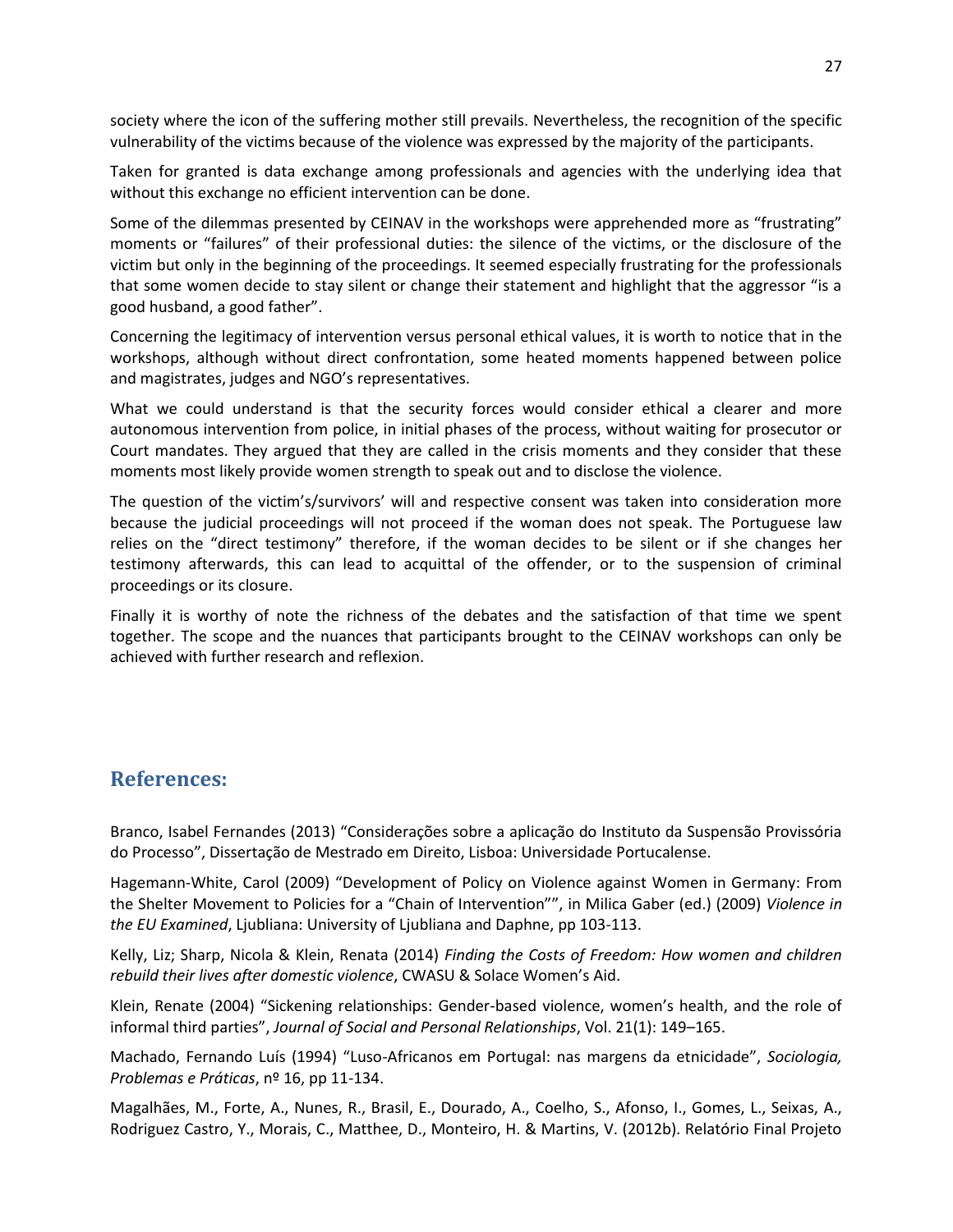Amor, Medo e Poder: Percursos de Vida para a Não Violência. Conclusões e Recomendações. (PIHM/VG/0016/2008)

Magalhães, Maria José & Forte, Ana (2014) "Social cultural context paper CEINAV", 2014.

Magalhães, Maria José; Castro, Yolanda Rodriguez; Coelho, Salomé & Mathée, Deidre (2012a) "Love, Fear and Power/ Shame, Blame and Silence: Professionals' Discourses about Victims and Perpetrators of Gender Violence in Portugal", in Barbro Wijma, Claire Tucker & Ulrica Engdahl (eds.) *Proceedings from the Conference: Violences and Silences: Shaming, Blaming – and Intervening October 12th–14th, 2010*, Linköping University, Linköping, Sweden, GEXcel Work in Progress Report, Volume XIII, pp 147-153.

Magalhães, Maria José; Morais, Carminda, Rodríguez Castro, Yolanda (2011) "Organização e funcionamento duma casa de abrigo e solidariedade social = Organization and operating of a shelter on social solidarity", *Psicologia & Sociedade*, 23 (3): 598-607. [http://www.scielo.br/pdf/psoc/v23n3/18.pdf]

Martins, Joseph (2011) "A Cultura Cigana em Questão: significados e sentidos da instituição escolar para a criança cigana", Tese de doutoramento em Educação, Curitiba: Universidade Federal do Paraná.

Mónica, Maria Filomena (1977) "«Deve-se ensinar o povo a ler?»: a questão do analfabetismo", *Análise Social*, vol, XIII (50), 1977-2.°, 321-353.

Moonen, Frans (2008) *Anticiganismo: os ciganos na Europa e no Brasil*, Recife: Núcleo de Estudos Ciganos.

Rodríguez Castro, Yolanda; Magalhães, Maria José; Lameiras Fernández, María & Faílde Garrido, Jose María (2011) "A situación da violencia de xénero en Portugal", in X. M. Cid, *Educación e sociedade: novas reflexións multidisciplinares: 10 anos da Facultade de Ciencias da Educación*, Universidade de Vigo, pp 209-224.

Sottomayor, Clara (2014) Legal context country paper, CEINAV, 2014.

Stoer, Stephen (1986) *Educação e Mudança Social em Portugal 1970-1980*, *Uma Década de Transição*, Porto: Edições Afrontamento.

Tavares, Manuela (2010) *Feminismos: Percursos e Desafios (1947-2007)*, Lisboa: Texto Editora.

# **APPENDIX**

## **Abreviations:**

AMUCIP – Association of Gypsy Women of Seixal [Associação de Mulheres Ciganas do Seixal]

CIG – Citizenship and Gender Equality Commission, Portuguese State mechanism for gender equality [Comissão para a Cidadania e Igualdade de Género]

EPAV PSP – Special office to support victims in the urban police stations [Equipa de Proximidade e Apoio à Vítima da Polícia de Segurança Pública]